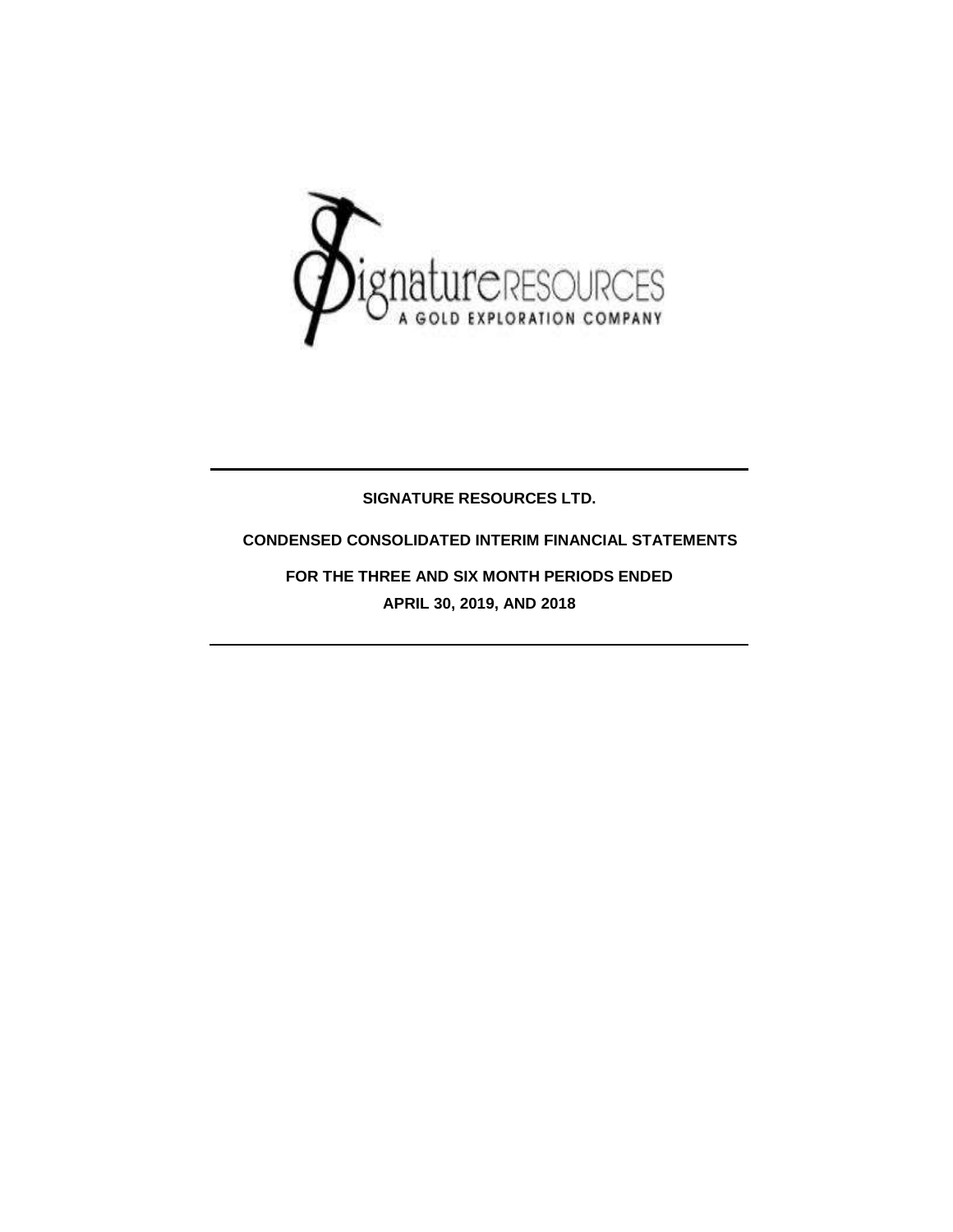#### **Notice of No Auditor Review of Interim Financial Statements**

Under National Instrument 51-102, Part 4, subsection 4.3(3)(a), if an auditor has not performed a review of the interim financial statements, they must be accompanied by a notice indicating that the financial statements have not been reviewed by an auditor.

The management of Signature Resources Ltd. is responsible for the preparation of the accompanying unaudited condensed consolidated interim financial statements. The unaudited condensed consolidated interim financial statement have been prepared in accordance with International Financial Reporting Standards and are considered by management to present fairly the consolidated financial position, operating results and cash flows of the Company.

The Company's independent auditor has not performed a review of these financial statements in accordance with standards established by the Chartered Professional Accountants of Canada for a review of interim financial statements by an entity's auditor. These unaudited condensed consolidated interim financial statements include all adjustments, consisting of normal and recurring items, that management considers necessary for a fair presentation of the consolidated financial position, results of operations and cash flows.

"Walter Hanych" "Jonathan Held"

Walter Hanych, Jonathan Held, Chief Executive Officer Chief Financial Officer

June 28, 2019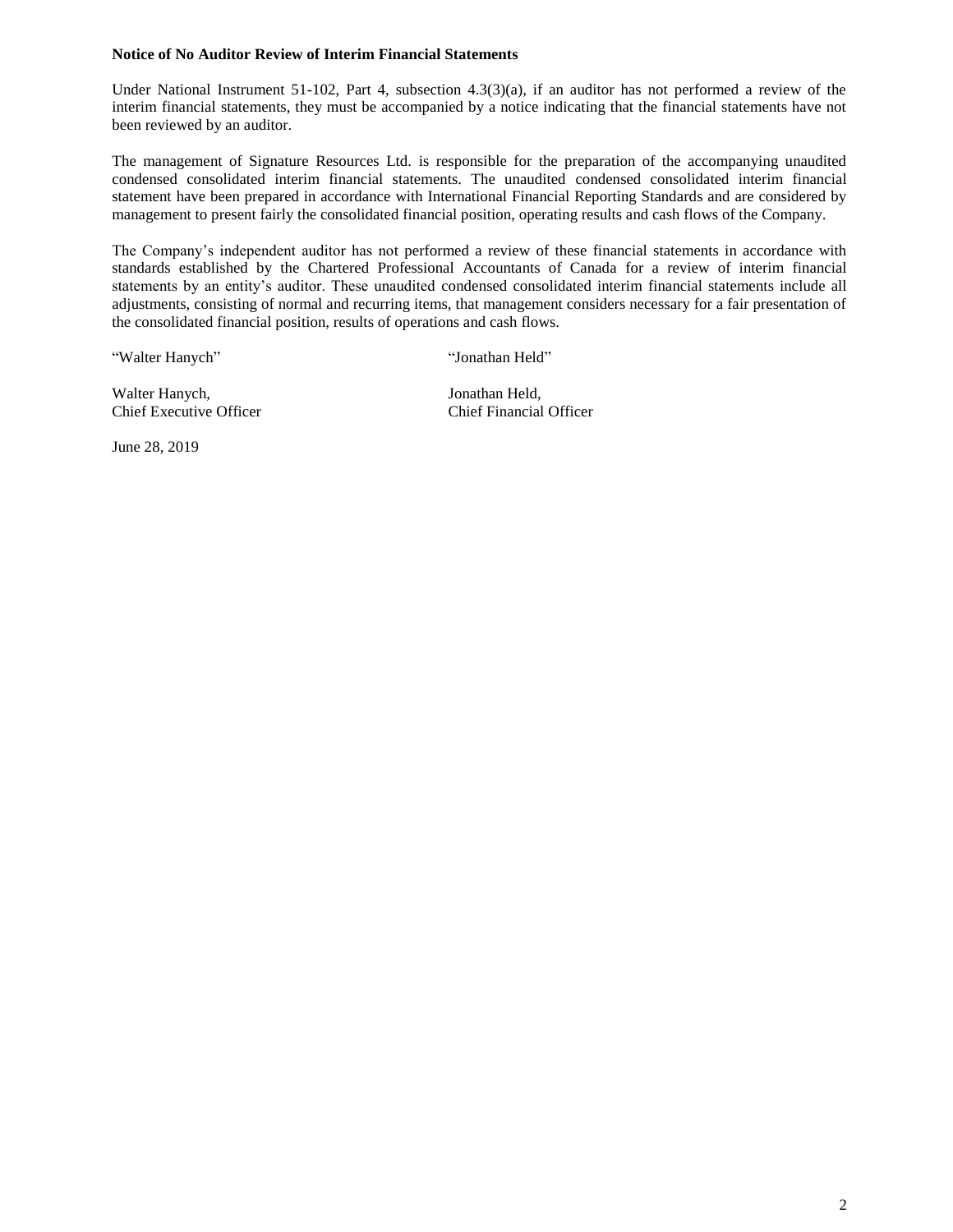# **SIGNATURE RESOURCES LTD. CONDENSED CONSOLIDATED INTERIM STATEMENTS OF FINANCIAL POSITION AS AT**

**(Expressed in Canadian dollars)**

|                                                       | <b>Note</b>    | April 30<br>2019 | October 31<br>2018<br>(Audited) |
|-------------------------------------------------------|----------------|------------------|---------------------------------|
|                                                       |                | \$               | \$                              |
| <b>ASSETS</b>                                         |                |                  |                                 |
| <b>CURRENT</b>                                        |                |                  |                                 |
| Cash                                                  |                | 26,662           | 461,921                         |
| Amounts receivable                                    |                | 29,152           | 91,925                          |
| Prepaid expenses and deposit                          |                | 31,710           | 34,379                          |
| Total current assets                                  |                | 87,524           | 588,225                         |
| Equipment                                             | 4              | 389,634          | 140,649                         |
| Exploration and evaluation assets                     | 5              | 5,723,043        | 5,399,612                       |
| <b>Total assets</b>                                   |                | 6,200,201        | 6,128,486                       |
| <b>LIABILITIES</b>                                    |                |                  |                                 |
| <b>CURRENT</b>                                        |                |                  |                                 |
| Accounts payable and accrued liabilities              | 6,8            | 1,429,552        | 1,214,513                       |
| Rehabilitation provision                              | 9              | 14,237           | 14,081                          |
| <b>Total current liabilities</b>                      |                | 1,443,789        | 1,228,594                       |
| Rehabilitation provision                              | $9$            | 255,291          | 251,196                         |
| <b>Total liabilities</b>                              |                | 1,699,080        | 1,479,790                       |
| <b>SHAREHOLDERS' EQUITY</b>                           |                |                  |                                 |
| Share capital                                         | $\overline{7}$ | 6,303,209        | 6,125,870                       |
| Contributed surplus                                   |                | 1,450,079        | 1,394,314                       |
| <b>Deficit</b>                                        |                | (3, 252, 167)    | (2,871,488)                     |
| Total shareholders' equity                            |                | 4,501,121        | 4,648,696                       |
| Total liabilities and shareholders' equity            |                | 6,200,201        | 6,128,486                       |
| NATURE OF BUSINESS AND CONTINUING OPERATIONS (Note 1) |                |                  |                                 |

COMMITMENTS AND CONTINGENCIES (Notes 5 & 10)

| "Signed"                |  |
|-------------------------|--|
| Walter Hanych, Director |  |

*"Signed" "Signed"* ych, Director **Stephen Timms**, Director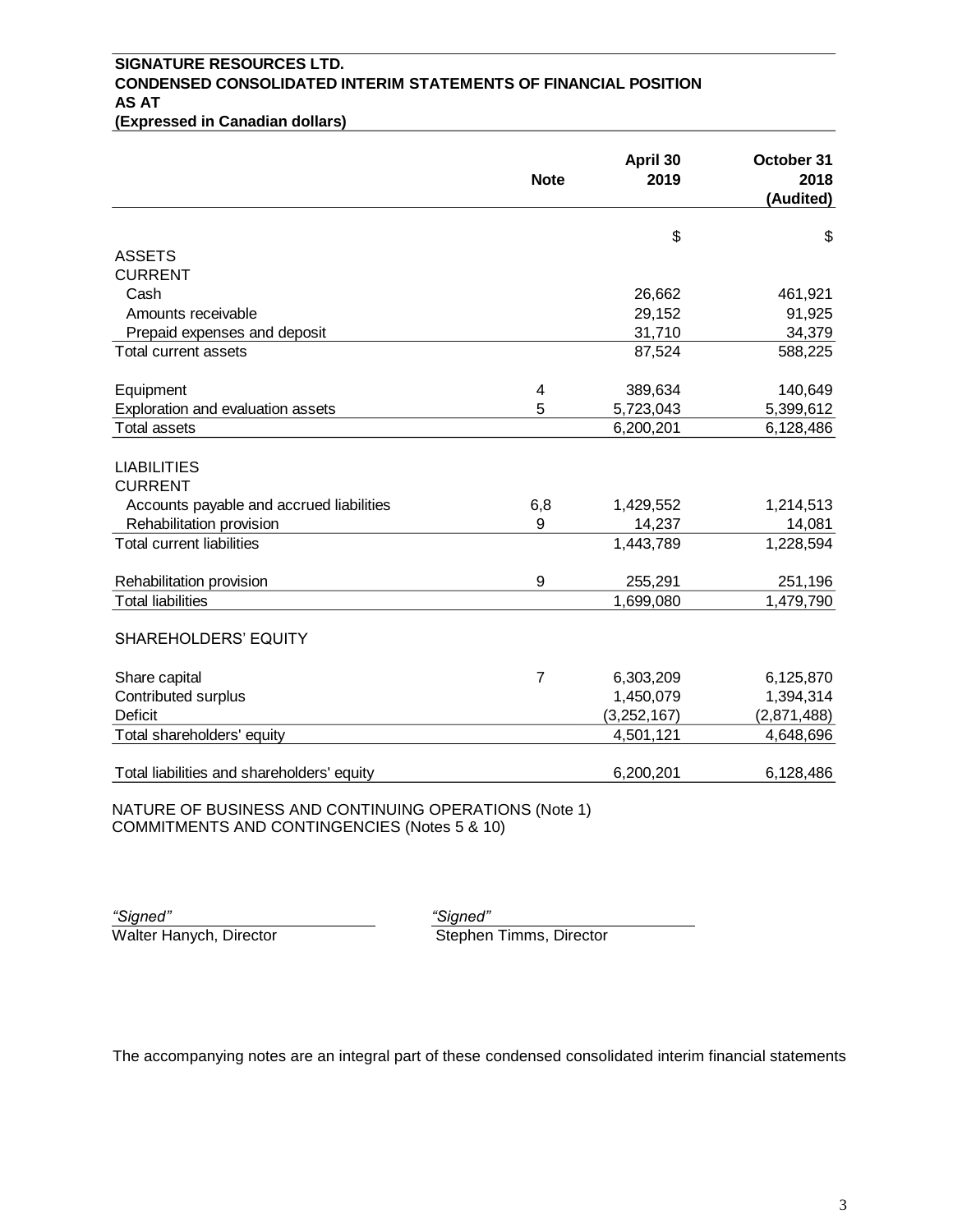### **SIGNATURE RESOURCES LTD. CONDENSED CONSOLIDATED INTERIM STATEMENTS OF LOSS AND COMPREHENSIVE LOSS FOR THE THREE AND SIX MONTH PERIODS ENDED APRIL 30,**

**(Expressed in Canadian dollars)**

|                                                             | Three months ended, |            | Six months ended, |            |
|-------------------------------------------------------------|---------------------|------------|-------------------|------------|
|                                                             | 2019                | 2018       | 2019              | 2018       |
|                                                             | \$                  | \$         | \$                | \$         |
| <b>GENERAL AND ADMINISTRATION</b>                           |                     |            |                   |            |
| Salaries and wages (Note 6)                                 | 76,200              | 61,200     | 198,809           | 121,600    |
| Office and general                                          | 24,661              | 61,554     | 59,010            | 97,275     |
| Professional fees                                           | 33,170              | 33,559     | 51,074            | 39,559     |
| Accretion expense (Note 9)                                  | 2,134               | 2,067      | 4,251             | 4,117      |
| Share-based payments (Notes 6 & 7)                          | 21,066              | 67,885     | 49,329            | 70,771     |
| Depreciation (Note 4)                                       | 11,775              |            | 18,739            |            |
| NET LOSS BEFORE OTHER ITEMS                                 | (169,006)           | (226,265)  | (381, 212)        | (333, 322) |
| Premium on flow-through shares income (Note 13)             |                     | 32,068     |                   | 47,090     |
| Foreign exchange loss                                       | 618                 |            | 533               |            |
| NET LOSS AND COMPREHENSIVE LOSS                             | (168, 388)          | (194,197)  | (380,679)         | (286,232)  |
|                                                             |                     |            |                   |            |
| LOSS PER SHARE, basic and diluted                           | (0.00)              | (0.00)     | (0.00)            | (0.00)     |
|                                                             |                     |            |                   |            |
| Weighted average number of common shares, basic and diluted | 95,864,389          | 73,481,058 | 95,734,083        | 73,481,058 |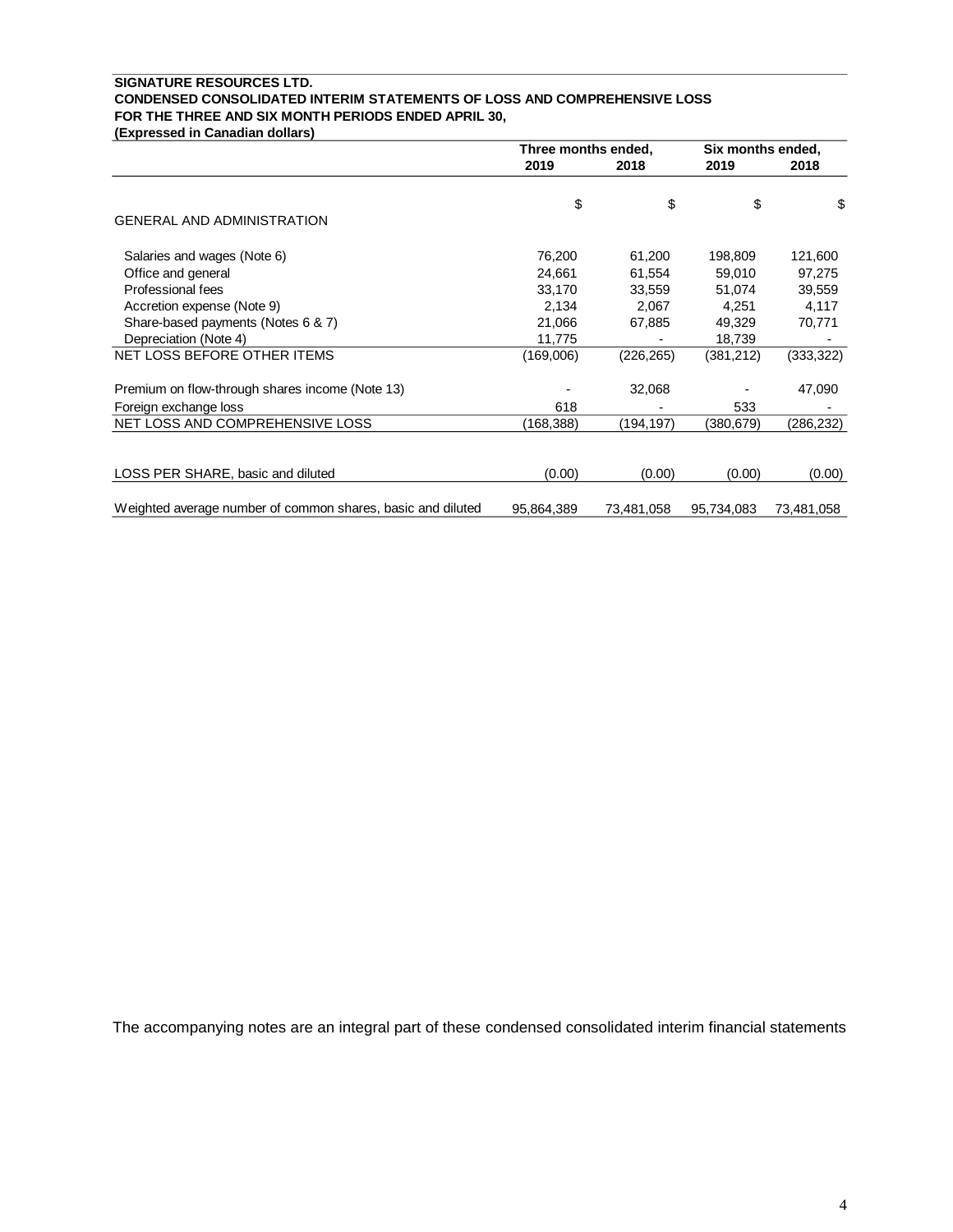### **SIGNATURE RESOURCES LTD. CONDENSED CONSOLIDATED INTERIM STATEMENTS OF CASH FLOWS FOR THE SIX MONTH PERIODS ENDED APRIL 30, (Expressed in Canadian dollars)**

|                                                                           | 2019        | 2018       |
|---------------------------------------------------------------------------|-------------|------------|
|                                                                           | \$          | \$         |
| OPERATING ACTIVITIES                                                      |             |            |
| Net loss for the period                                                   | (380, 679)  | (286, 232) |
| Items not affecting cash:                                                 |             |            |
| Accretion expense (Note 9)                                                | 4,251       | 4,117      |
| Depreciation expense (Note 4)                                             | 18,739      |            |
| Share-based payments (Note 7)                                             | 49,329      | 70,771     |
| Premium on flow-through shares income (Note 13)                           |             | (47,090)   |
|                                                                           | (308, 360)  | (258, 434) |
| Changes in non-cash working capital items:                                |             |            |
| Amounts receivable                                                        | 62,773      | (15,531)   |
| Prepaid expenses and deposit                                              | 2,669       | 8,741      |
| Accounts payable and accrued liabilities                                  | 215,039     | (87,080)   |
| Cash flows used in operating activities                                   | (27, 879)   | (352, 304) |
| <b>FINANCING ACTIVITIES</b>                                               |             |            |
| Shares to be issued related to private placement (Note 7)                 |             | (152,000)  |
| Proceeds from private placement (Note 7)                                  | 136,555     | 757,000    |
| Share issuance costs (Note 7)                                             | (2,780)     | (48, 885)  |
| Exercise of warrants (Note 7)                                             |             | 158,500    |
| Exercise of options (Note 7)                                              | 50,000      |            |
| Cash flows from financing activities                                      | 183,775     | 714,615    |
| <b>INVESTING ACTIVITIES</b>                                               |             |            |
| Short-term investments                                                    |             | (250,000)  |
| Expenditures on exploration and evaluation assets (Note 5)                | (320, 339)  | (264, 318) |
| Expenditures on equipment (Note 4)                                        | (270, 816)  | (64, 372)  |
| Cash flows used in investing activities                                   | (591, 155)  | (578, 690) |
|                                                                           |             |            |
| Change in cash during the period                                          | (435, 259)  | (216, 379) |
| Cash, beginning of period                                                 | 461,921     | 270,180    |
| Cash, end of period                                                       | 26,662      | 53,801     |
| Non-cash activities:                                                      |             |            |
| Depreciation included in exploration and evaluation assets (Note 4)<br>\$ | 3,092<br>\$ | 6,445      |
| \$<br>Finders' warrants issued (Note 7)                                   | \$          | 17,858     |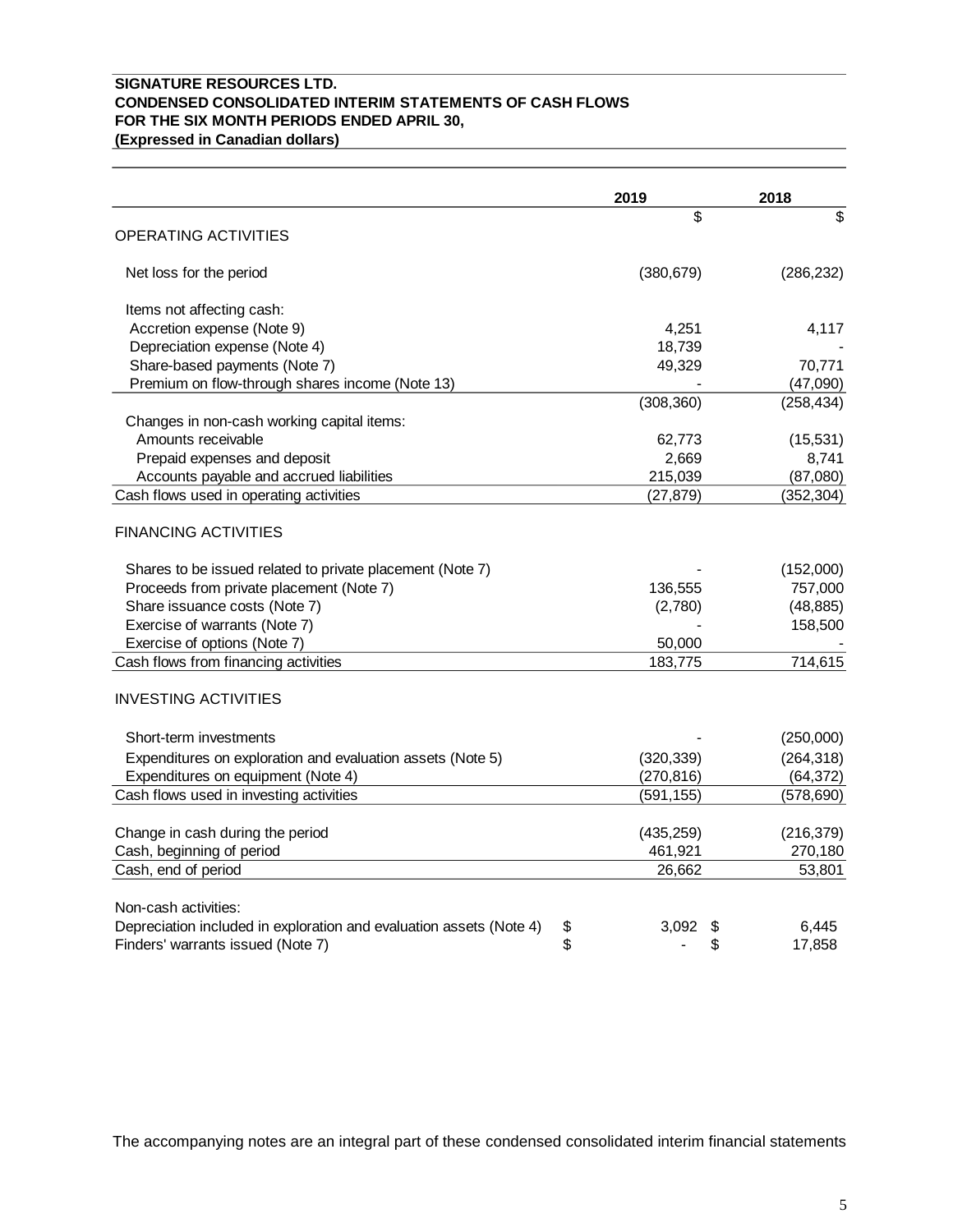## **SIGNATURE RESOURCES LTD. CONDENSED CONSOLIDATED INTERIM STATEMENTS OF CHANGES IN EQUITY FOR THE PERIODS ENDED APRIL 30, 2019 AND 2018 (Expressed in Canadian dollars)**

|                                                | <b>Number of Number of Shares</b> |                |                | <b>Share Shares to be</b> | <b>Contributed</b> |                |            |
|------------------------------------------------|-----------------------------------|----------------|----------------|---------------------------|--------------------|----------------|------------|
|                                                | <b>Shares</b>                     | to be Issued   | <b>Capital</b> | <b>Issued</b>             | <b>Surplus</b>     | <b>Deficit</b> | Total      |
|                                                |                                   |                |                | \$                        |                    |                |            |
| Balance, October 31, 2017                      | 68,301,524                        | 2,862,500      | 3,698,212      | 213,239                   | 855,847            | (2,351,144)    | 2,416,154  |
| Private placement (Note 7)                     | 8,250,000                         | (1,862,500)    | 757,000        | (152,000)                 |                    |                | 605,000    |
| Issuance of warrants (Note 7)                  |                                   |                | (231, 083)     |                           | 231,083            |                |            |
| Exercise of warrants (Note 7)                  | 4,170,000                         | (1,000,000)    | 256,123        | (61, 239)                 | (36, 384)          |                | 158,500    |
| Share issuance costs (Note 7)                  |                                   |                | (48, 885)      |                           |                    |                | (48, 885)  |
| Premium on flow-through shares (Notes 13 & 14) |                                   |                | (157,000)      |                           |                    |                | (157,000)  |
| Share-based payments (Note 7)                  |                                   |                |                |                           | 70,771             |                | 70,771     |
| Net loss and comprehensive loss for the period |                                   |                |                |                           |                    | (286, 232)     | (286, 232) |
| Balance, April 30, 2018                        | 80,721,524                        | $\blacksquare$ | 4,274,367      |                           | 1,121,317          | (2,637,376)    | 2,758,308  |
| Balance, October 31, 2018                      | 99,093,969                        |                | 6,125,870      |                           | 1,394,314          | (2,871,488)    | 4,648,696  |
| Private placement (Note 7)                     | 1,820,735                         |                | 136,555        |                           |                    |                | 136,555    |
| Share issuance costs (Note 7)                  |                                   |                | (2,780)        |                           |                    |                | (2,780)    |
| Issuance of warrants (Note 7)                  |                                   |                | (30, 932)      |                           | 30,932             |                |            |
| Exercise of options (Note 7)                   | 1,000,000                         |                | 74,496         |                           | (24, 496)          |                | 50,000     |
| Share-based payments (Note 7)                  |                                   |                |                |                           | 49,329             |                | 49,329     |
| Net loss and comprehensive loss for the period |                                   |                |                |                           |                    | (380, 679)     | (380, 679) |
| Balance, April 30, 2019                        | 101,914,704                       |                | 6,303,209      |                           | 1,450,079          | (3,252,167)    | 4,501,121  |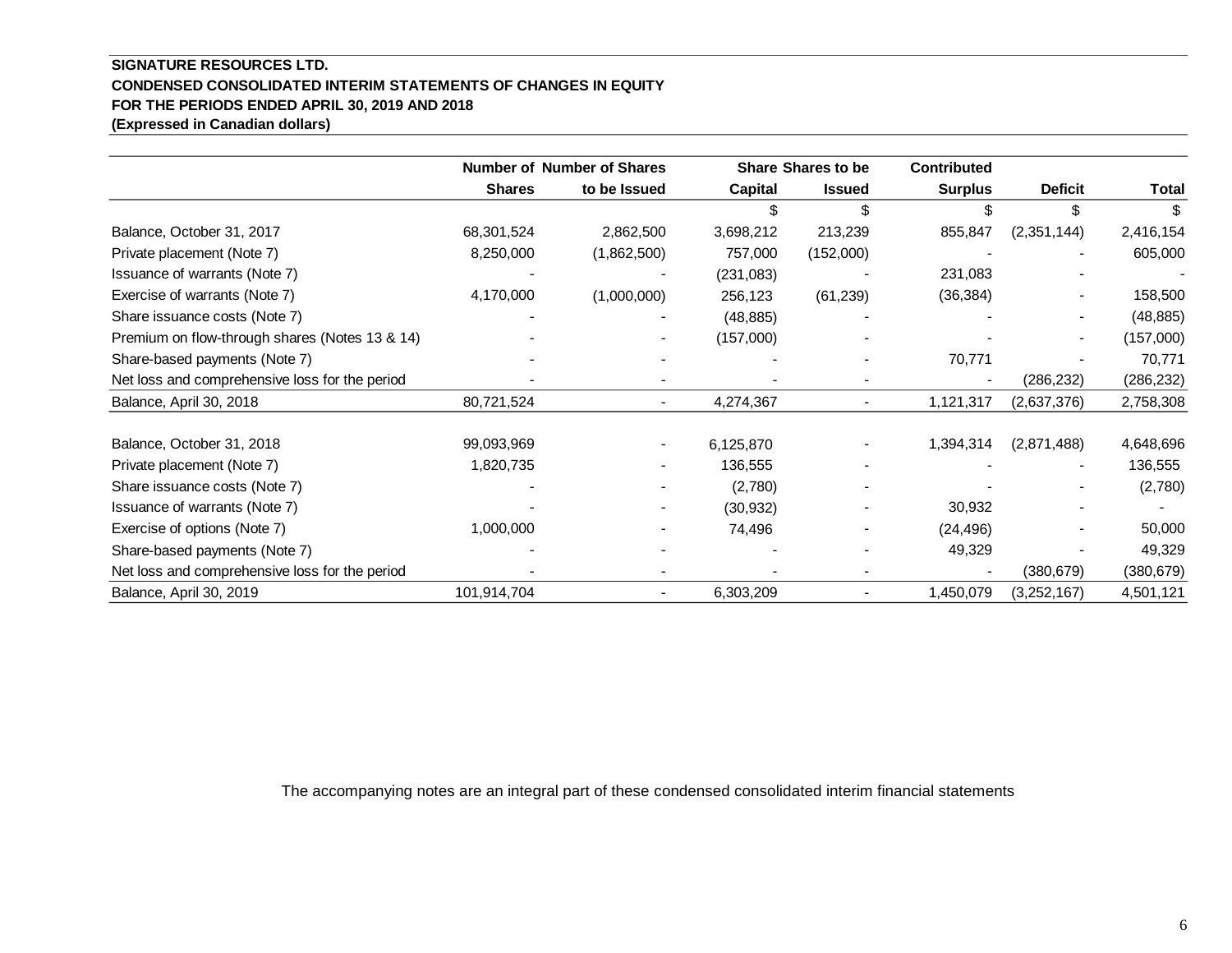### 1. NATURE OF BUSINESS AND CONTINUING OPERATIONS

Signature Resources Ltd. (the "Company" or "Signature") was incorporated on May 3, 2010, under the British Columbia Business Corporations Act. The Company's principal business activities include the acquisition and exploration of mineral properties in Canada. The Company's common shares are publicly traded on the TSX-Venture Exchange ("TSXV") under the stock symbol "SGU", on the OTCQB under the symbol "SGGTF", and on the FSE under the symbol "3S3". The Company's head office address is 200-366 Bay Street, Toronto, ON M5H 4B2.

At April 30, 2019, the Company had not yet determined whether its properties contained ore reserves that are economically recoverable. Although the Company has taken steps to verify title to the properties on which it is conducting exploration and in which it has an interest, in accordance with industry practice for the current stage of exploration of such properties, these procedures do not guarantee the Company's title. Property title may be subject to unregistered prior agreements or noncompliance with regulatory requirements. The Company's assets may also be subject to increases in taxes and royalties, renegotiation of contracts, currency exchange fluctuations and restrictions and political uncertainty.

As at April 30, 2019, the Company has an accumulated deficit of \$3,252,167 (October 31, 2018 - \$2,871,488), a working capital deficiency of \$1,356,265 (October 31, 2018 - \$640,369), and is not yet generating positive cash flows from operations. These factors indicate the existence of material uncertainties that cast significant doubt about the Company's ability to continue its operations as a going concern and to realize its assets as their carrying values are dependent upon obtaining additional financing and for generating revenues sufficient to cover its operating costs.

The Company will need to raise capital in order to fund its operations. To address its financing requirements, the Company will seek financing through debt and equity financings, asset sales, and rights offerings to existing shareholders. The ability of the Company to raise sufficient capital cannot be predicted at this time.

These condensed consolidated interim financial statements do not give effect to any adjustments which would be necessary should the Company be unable to continue as a going concern and therefore be required to realize its assets and discharge its liabilities in other than the normal course of business and at amounts different from those reflected in the accompanying condensed consolidated interim financial statements. Such adjustments could be material.

### 2. BASIS OF PRESENTATION AND STATEMENT OF COMPLIANCE

The Company's condensed consolidated interim financial statements have been prepared in accordance with International Accounting Standard (IAS) 34, "Interim Financial Reporting". Accordingly, these condensed consolidated interim financial statements do not include all information required for full annual financial statements and should be read in conjunction with the audited consolidated financial statements of the Company for the year ended October 31, 2018, which have been prepared in accordance with International Financial Reporting Standards ("IFRS") as issued by the International Accounting Standards Board. The condensed consolidated interim financial statements were authorized for issue by the Board of Directors on June 28, 2019.

These condensed consolidated interim financial statements include the accounts of the Company and its wholly-owned subsidiary, Cool Minerals Inc. All intercompany amounts and transactions have been eliminated on consolidation.

The condensed consolidated interim financial statements have been prepared on the historical cost basis except for certain financial instruments which are measured at fair value, as explained in the accounting policies set out in Note 3 of the Company's annual financial statements for the year ended October 31, 2018.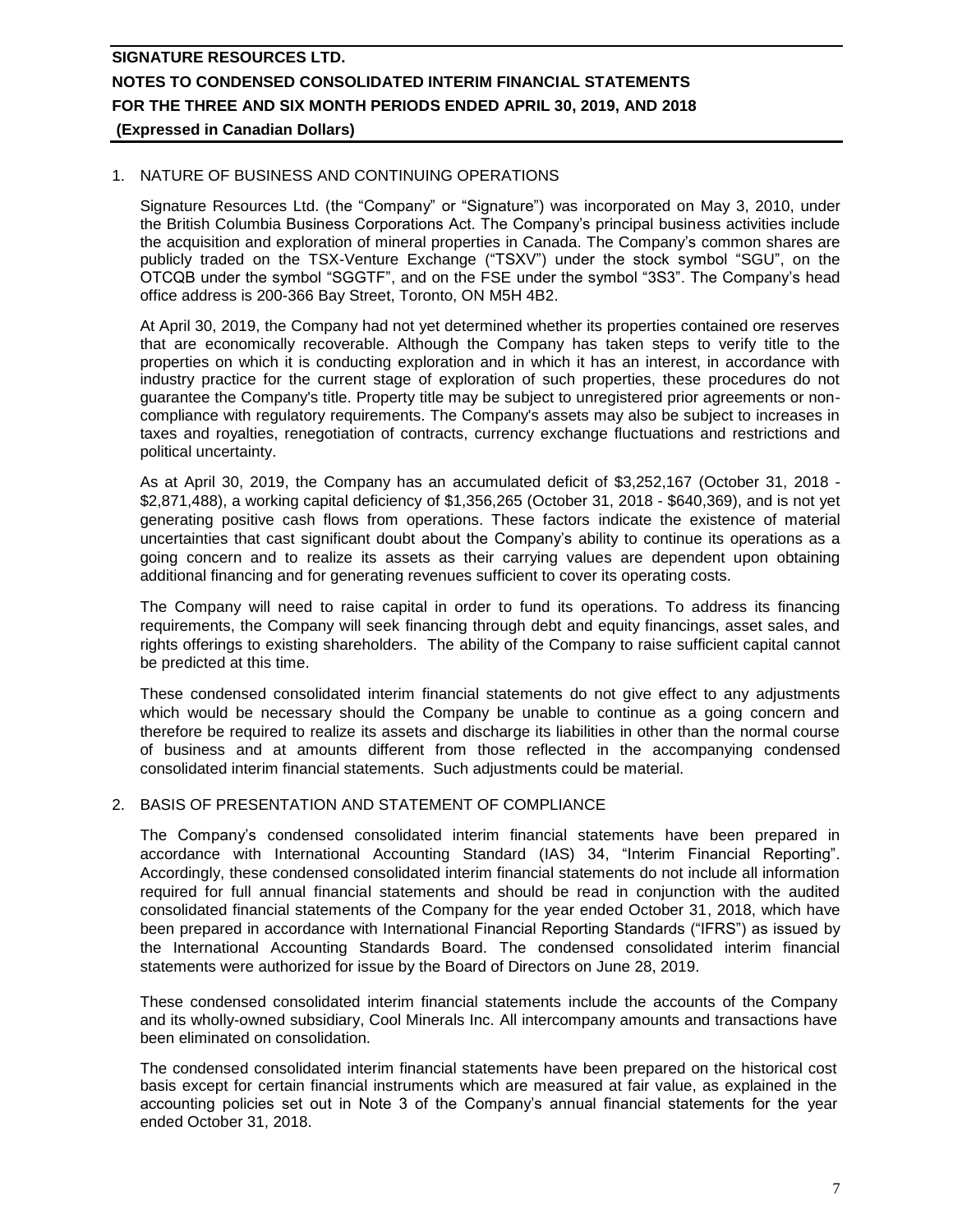### 2. BASIS OF PRESENTATION AND STATEMENT OF COMPLIANCE (continued)

The preparation of these financial statements under IFRS requires management to make certain estimates, judgments and assumptions about future events that affect the amounts reported in the financial statements and related notes to the financial statements. Although these estimates are based on management's best knowledge on the amount, event or actions, actual results may differ from those estimates and these differences could be material.

The areas which require management to make significant judgements, estimates and assumptions in determining carrying values include, but are not limited to:

i. Exploration and evaluation expenditures

The application of the Company's accounting policy for exploration and evaluation expenditures requires judgment in determining whether it is likely that future economic benefits will flow to the Company, which may be based on assumptions about future events or circumstances. Estimates and assumptions made may change if new information becomes available. If, after costs are capitalized, information becomes available suggesting that the recovery of expenditure is unlikely, the amount capitalized is written off to profit or loss in the period the new information becomes available.

ii. Income, value added, withholding and other taxes

The Company is subject to income, value added, withholding and other taxes. Significant judgment is required in determining the Company's provisions for taxes. There are many transactions and calculations for which the ultimate tax determination is uncertain during the ordinary course of business. The Company recognizes liabilities for anticipated tax audit issues based on estimates of whether additional taxes will be due. The determination of the Company's income, value added, withholding and other tax liabilities requires interpretation of complex laws and regulations. The Company's interpretation of taxation law as applied to transactions and activities may not coincide with the interpretation of the tax authorities. All tax related filings are subject to government audit and potential reassessment subsequent to the financial statement reporting period. Where the final tax outcome of these matters is different from the amounts that were initially recorded, such differences will impact the tax related accruals and deferred income tax provisions in the period in which such determination is made.

iii. Estimation of restoration, rehabilitation and environmental obligation:

Restoration, rehabilitation and environmental liabilities are estimated based on the Company's interpretation of current regulatory requirements, constructive obligations and are measured at fair value. Fair value is determined based on the net present value of estimated future cash expenditures for the settlement of restoration, rehabilitation and environmental liabilities that may occur upon ceasing exploration and evaluation activities. Such estimates are subject to change based on changes in laws and regulations and negotiations with regulatory authorities.

iv. Share-based payments

The Company measures the cost of equity-settled transactions by reference to the fair value of the equity instruments at the date at which they are granted. Estimating fair value for share-based payment transactions requires determining the most appropriate valuation model, which is dependent on the terms and conditions of the grant. This estimate also requires determining the most appropriate inputs to the valuation model including the expected life of the share option, volatility and dividend yield and making assumption about them, the assumptions and models used for estimating fair value for share-based payment transactions are disclosed in Note 7.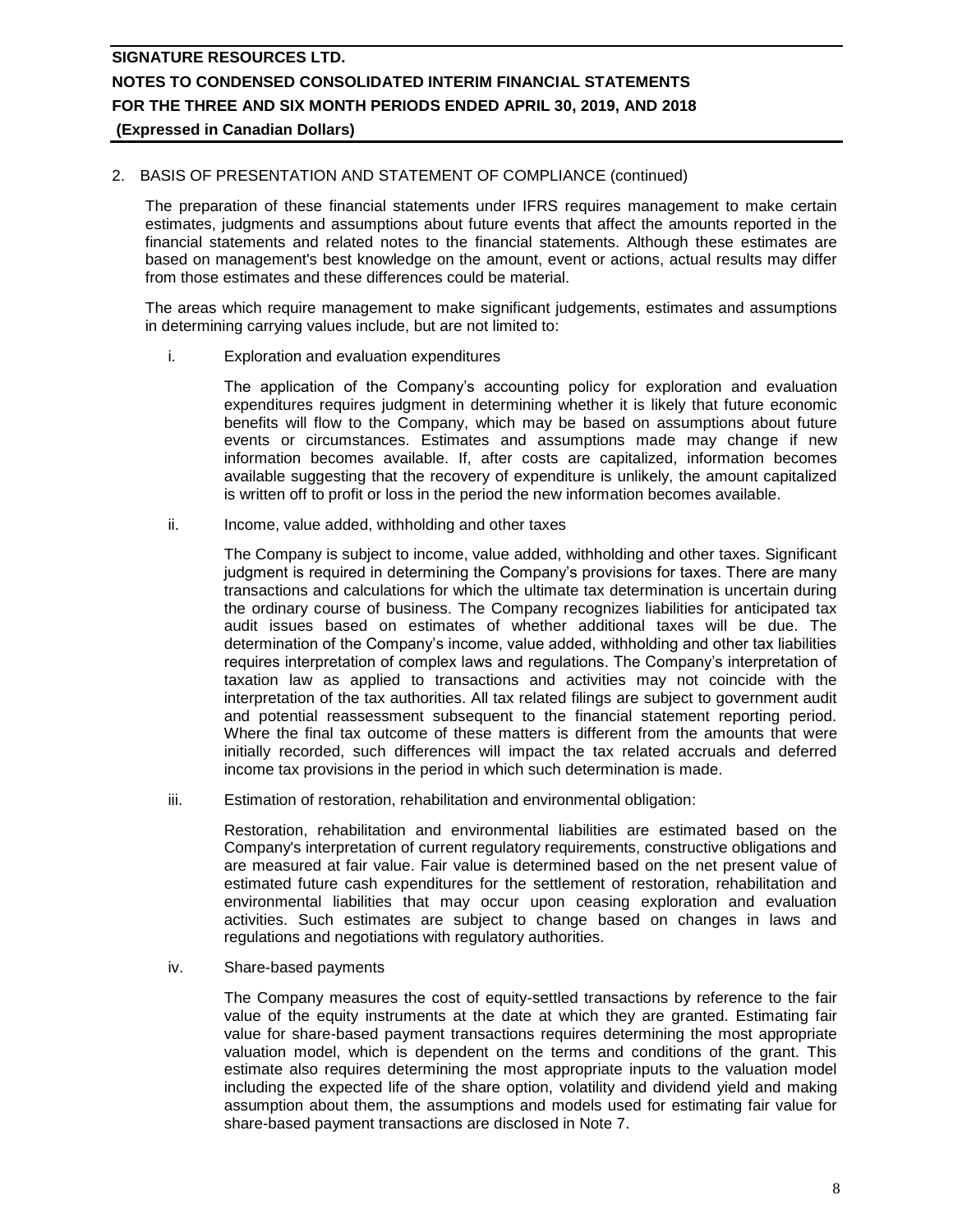## 3. SIGNIFICANT ACCOUNTING POLICIES

*Standards issued and effective for the period ended April 30, 2019:*

IFRS 9 – Financial Instruments ("IFRS 9") was issued by the IASB in November 2009 with additions in October 2010 and May 2013 and will replace IAS 39 Financial Instruments: Recognition and Measurement ("IAS 39"). IFRS 9 uses a single approach to determine whether a financial asset is measured at amortized cost or fair value, replacing the multiple rules in IAS 39. The approach in IFRS 9 is based on how an entity manages its financial instruments in the context of its business model and the contractual cash flow characteristics of the financial assets. Most of the requirements in IAS 39 for classification and measurement of financial liabilities were carried forward unchanged to IFRS 9, except that an entity choosing to measure a financial liability at fair value will present the portion of any change in its fair value due to changes in the entity's own credit risk in other comprehensive income, rather than within profit or loss. The new standard also requires a single impairment method to be used, replacing the multiple impairment methods in IAS 39. IFRS 9 is effective for annual periods beginning on or after January 1, 2018. The Company has assessed the impact of these standards and have determined that they do not have a significant impact on the Company's condensed consolidated interim financial statements.

#### *Standards issued but not yet effective for the period ended April 30, 2019:*

IAS 1 – Presentation of Financial Statements ("IAS 1") and IAS 8 – Accounting Policies, Changes in Accounting Estimates and Errors ("IAS 8") were amended in October 2018 to refine the definition of materiality and clarify its characteristics. The revised definition focuses on the idea that information is material if omitting, misstating or obscuring it could reasonably be expected to influence decisions that the primary users of general purpose financial statements make on the basis of those financial statements. The amendments are effective for annual reporting periods beginning on or after January 1, 2020. Earlier adoption is permitted.

IFRS 16 - Leases ("IFRS 16") was issued by the IASB in January 2016 and specifies the requirements to recognize, measure, present and disclose leases. IFRS 16 introduces a single accounting model for lessees and for all leases with a term of more than 12 months, unless the underlying asset is of low value. A lessee will be required to recognize a right-of-use asset, representing its right to use the underlying asset, and a lease liability, representing its obligation to make lease payments. IFRS 16 is effective for annual periods beginning on or after January 1, 2019 with early adoption permitted.

IFRS 3 – Business Combinations ("IFRS 3") was amended in October 2018 to clarify the definition of a business. This amended definition states that a business must include inputs and a process and clarified that the process must be substantive and the inputs and process must together significantly contribute to operating outputs. In addition it narrows the definitions of a business by focusing the definition of outputs on goods and services provided to customers and other income from ordinary activities, rather than on providing dividends or other economic benefits directly to investors or lowering costs and added a test that makes it easier to conclude that a company has acquired a group of assets, rather than a business, if the value of the assets acquired is substantially all concentrated in a single asset or group of similar assets. The amendments are effective for annual reporting periods beginning on or after January 1, 2020. Earlier adoption is permitted.

IFRS 10 – Consolidated Financial Statements ("IFRS 10") and IAS 28 – Investments in Associates and Joint Ventures ("IAS 28") were amended in September 2014 to address a conflict between the requirements of IAS 28 and IFRS 10 and clarify that in a transaction involving an associate or joint venture, the extent of gain or loss recognition depends on whether the assets sold or contributed constitute a business. The effective date of these amendments is yet to be determined, however early adoption is permitted.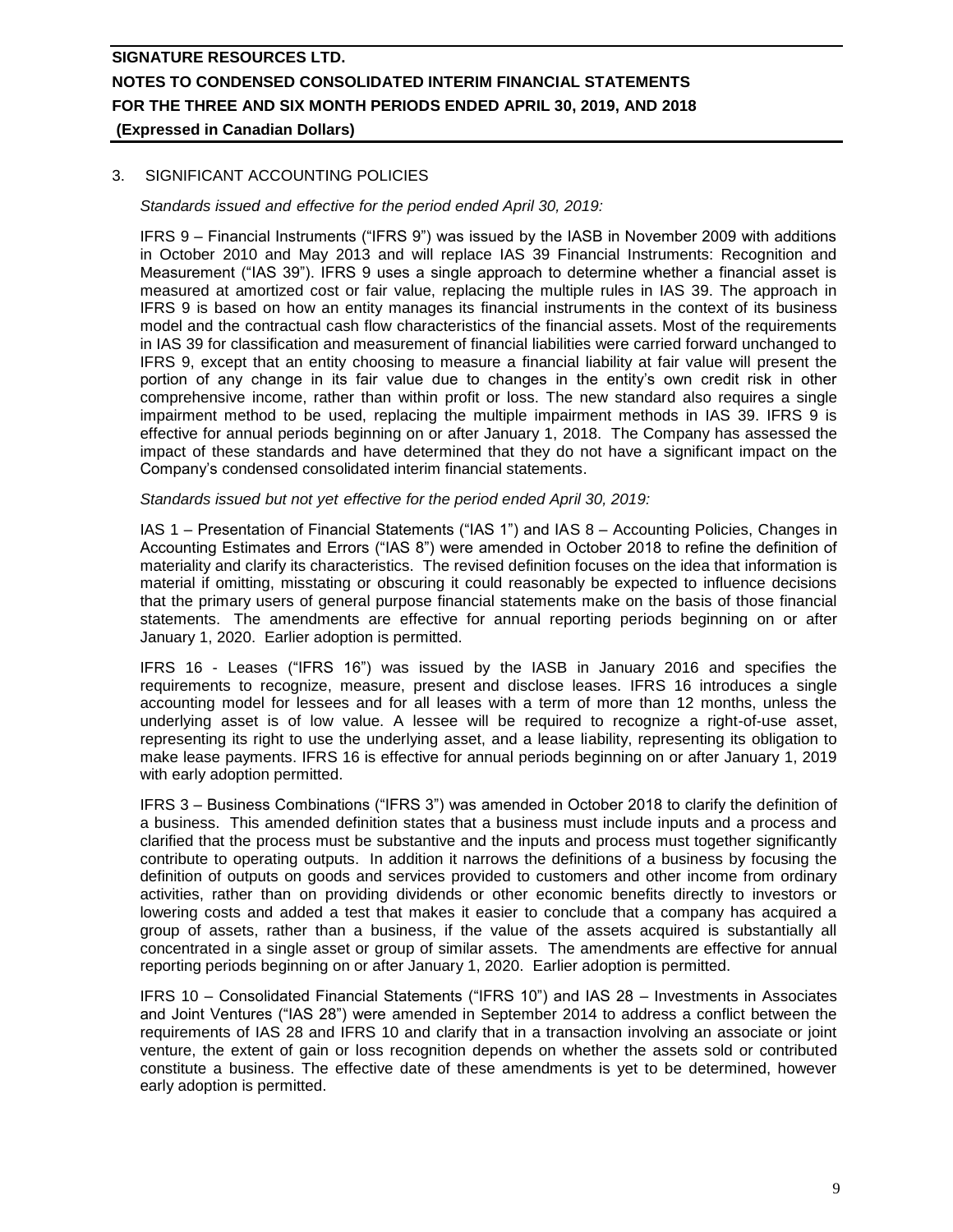## 3. SIGNIFICANT ACCOUNTING POLICIES (continued)

### *Standards issued but not yet effective as of April 30, 2019: (continued)*

IFRIC 23 - Uncertainty Over Income Tax Treatments ("IFRIC 23") was issued in June 2017 and clarifies the accounting for uncertainties in income taxes. The interpretation committee concluded that an entity shall consider whether it is probable that a taxation authority will accept an uncertain tax treatment. If an entity concludes it is probable that the taxation authority will accept an uncertain tax treatment, then the entity shall determine taxable profit (tax loss), tax bases, unused tax losses and credits or tax rates consistently with the tax treatment used or planned to be used in its income tax filings. If an entity concludes it is not probable that the taxation authority will accept an uncertain tax treatment, the entity shall reflect the effect of uncertainty in determining the related taxable profit (tax loss), tax bases, unused tax losses and credits or tax rates. IFRIC 23 is effective for annual periods beginning on or after January 1, 2019. Earlier adoption is permitted.

The Company has not early adopted these new or revised standards and is currently assessing the impact that these standards will have on the condensed consolidated interim financial statements.

## 4. EQUIPMENT

|                                 | <b>Computer and</b>        |    |                 |     |                  |     |         |
|---------------------------------|----------------------------|----|-----------------|-----|------------------|-----|---------|
|                                 | communication<br>equipment |    | <b>Vehicles</b> |     | <b>Equipment</b> |     | Total   |
| Cost                            |                            |    |                 |     |                  |     |         |
| Balance, October 31, 2017       | \$<br>5,234                | \$ | 9,299           | \$. | 12,895           | \$. | 27,428  |
| Additions for the year          |                            |    |                 |     | 139,285          |     | 139,285 |
| Balance, October 31, 2018       | \$<br>5,234                | \$ | 9,299           | \$  | 152,180          | \$  | 166,713 |
| Additions for the period        |                            |    |                 |     | 270,816          |     | 270,816 |
| Balance, April 30, 2019         | \$<br>5,234                | \$ | 9,299           | \$  | 422,996          | \$  | 437,529 |
| <b>Accumulated Depreciation</b> |                            |    |                 |     |                  |     |         |
| Balance, October 31, 2017       | \$<br>2,001                | \$ | 2,170           | \$  | 2,997            | \$  | 7,168   |
| Depreciation for the year       | 1,744                      |    | 1,860           |     | 15,292           |     | 18,896  |
| Balance, October 31, 2018       | \$<br>3,745                | \$ | 4,030           | \$  | 18,289           | \$  | 26,064  |
| Depreciation for the period     | 872                        |    | 930             |     | 20,029           |     | 21,831  |
| Balance, April 30, 2019         | \$<br>4,617                | S  | 4,960           | \$  | 38,318           | \$  | 47,895  |
| <b>Net Book Value</b>           |                            |    |                 |     |                  |     |         |
| Balance, April 30, 2019         | \$<br>617                  | \$ | 4,339           | \$  | 384,678          | \$  | 389,634 |
| Balance, October 31, 2018       | \$<br>1,489                | \$ | 5,269           | \$  | 133,891          | \$  | 140,649 |

The depreciation for the six months ended April 30, 2019 of \$21,831 (2018 - \$6,445) includes \$3,092 (2018 - \$6,445) included in exploration and evaluation assets (Note 5).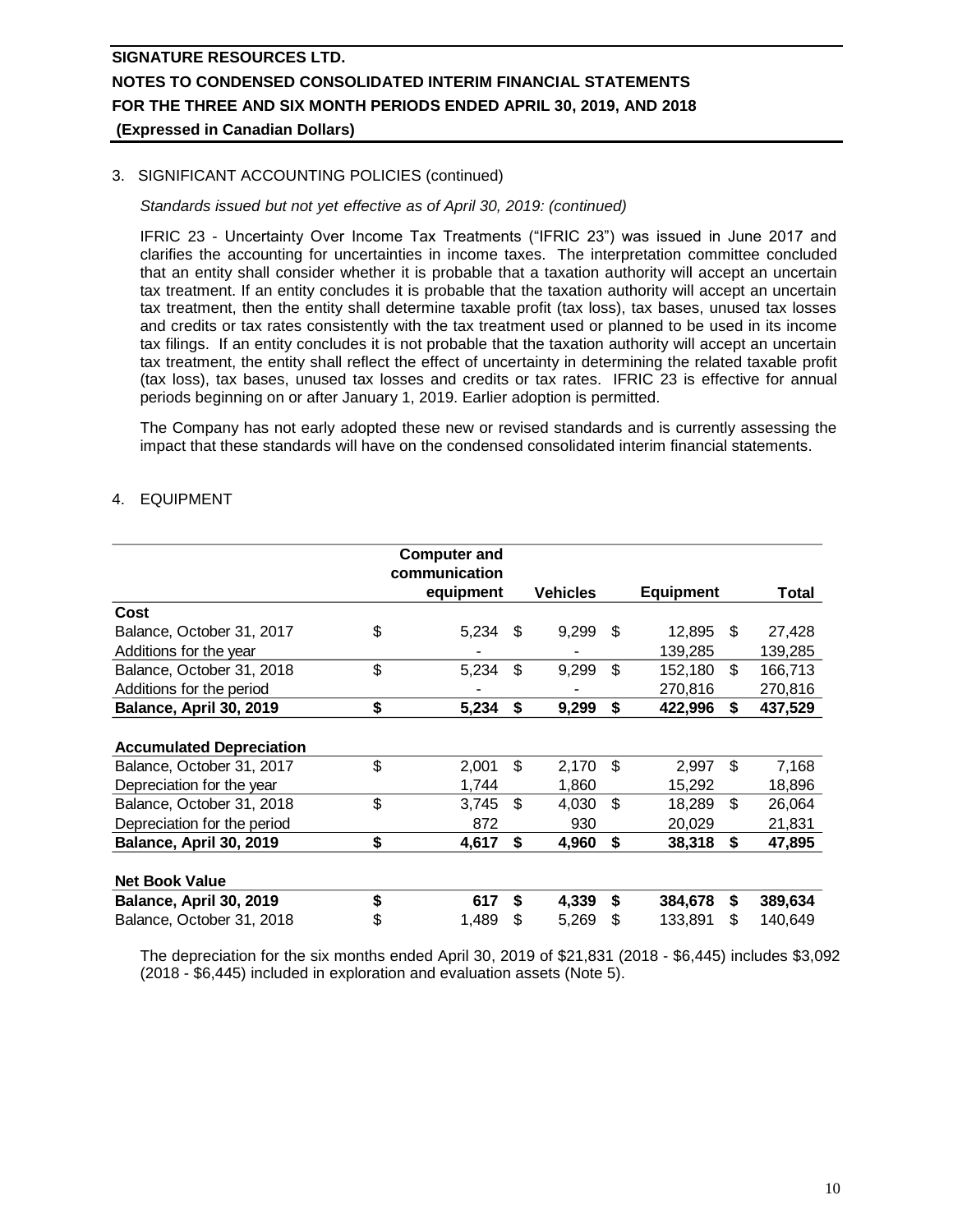|                            | <b>Lingman Lake</b> |
|----------------------------|---------------------|
|                            | \$                  |
| Balance, October 31, 2017  | 3,425,330           |
| <b>Consulting expenses</b> | 186,078             |
| Geological consulting      | 5,175               |
| Contract labour            | 102,958             |
| Logistics                  | 266,525             |
| Travel and lodging         | 96,207              |
| Equipment rentals          | 6,496               |
| Depreciation               | 6,184               |
| Field supplies             | 87,610              |
| Airborne survey            | 196,779             |
| Staking                    | 7,900               |
| Geophysical consulting     | 114,590             |
| Drilling                   | 288,190             |
| Acquisition costs          | 609,590             |
| Balance, October 31, 2018  | 5,399,612           |
| Staking                    | 3,325               |
| Consulting expenses        | 95,205              |
| Geophysical consulting     | 64,768              |
| Contract labour            | 12,650              |
| Logistics                  | 13,466              |
| Travel and lodging         | 11,713              |
| <b>Equipment rentals</b>   | 1,644               |
| Depreciation (Note 4)      | 3,092               |
| Field supplies             | 34,568              |
| Drilling                   | 83,000              |
| Balance, April 30, 2019    | 5,723,043           |

## 5. EXPLORATION AND EVALUATION ASSETS

#### Lingman Lake

On September 26, 2013, the Company acquired a 100% interest in the Lingman Lake gold properties in Ontario. A payment of \$200,000 was required to be made 12 months following exercise of the option. On February 11, 2015, the Company satisfied the \$200,000 payment by completing a shares for debt transaction.

#### East Lingman Lake

On July 5, 2016, the Company completed its acquisition of the East Lingman Lake Properties consisting of twelve staked claims. To complete the acquisition, the Company issued 14,231,178 common shares at \$0.05 per share.

During the year ended October 31, 2017, the Company's Lingman Lake property qualified under the provisions of the Junior Exploration Assistance Program ("JEAP") and received the maximum allowed grant of \$100,000. The JEAP provides funds up to 33.33% of the Company's eligible expenditures related to its Lingman Lake project and were recorded as a reduction to the carrying value of the properties.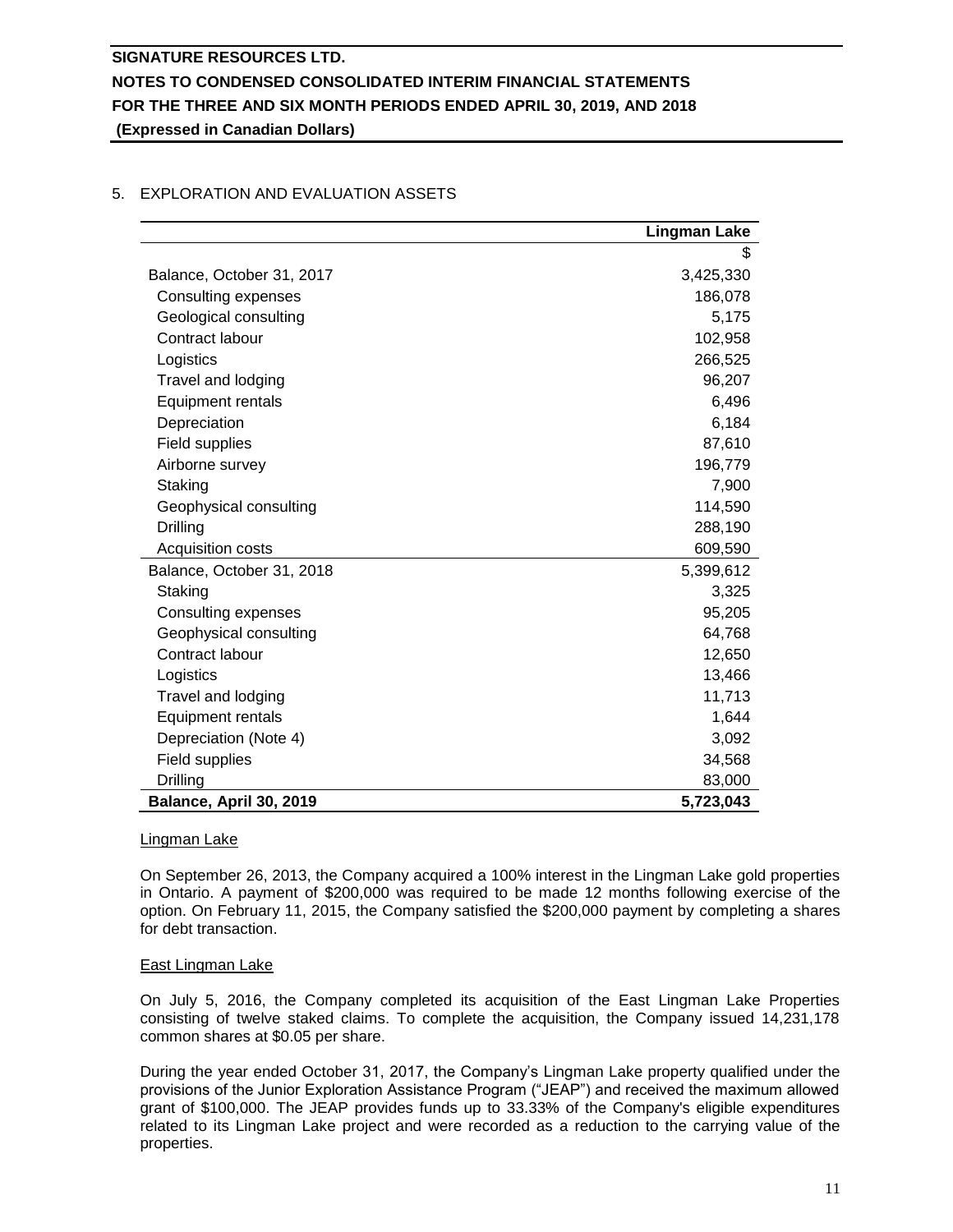### 5. EXPLORATION AND EVALUATION ASSETS (continued)

### Lingside Property

On May 15, 2018, the Company signed a binding asset purchase agreement (the "Agreement") to acquire the Lingside Property (the "Property"). Pursuant to the terms of the Agreement, Signature shall pay to the vendor \$600,000, payable by the delivery of 5,000,000 common shares in the capital of the Company at a deemed issue price of \$0.12 per common share, and will grant to the vendor a 3% net smelter returns royalty (the "Royalty") applicable to minerals produced from the Property. The Company may at any time repurchase one-half of the Royalty for \$1,500,000. On June 25, 2018, the Company announced the closing of this Property and issued 5,000,000 common shares of the Company at a price of \$0.12 per common share based on the quoted market price of the common shares, for aggregate consideration of \$600,000 (Note 7).

### 6. RELATED PARTY TRANSACTIONS AND KEY MANAGEMENT COMPENSATION

Transactions with related parties are incurred in the normal course of business and are measured at their fair values, which is the amount of consideration established and approved by the related parties. As at April 30, 2019, the Company owes \$85,560 (October 31, 2018 - \$27,661) to executives of the Company for unpaid salaries and wages. Other amounts owing to related parties total to \$13,780 (October 31, 2018 - \$21,946) as at April 30, 2019. These amounts are included in accounts payable and accrued liabilities and are unsecured, non-interest bearing and due on demand (Note 8).

### 7. SHARE CAPITAL

a) Authorized

Unlimited number of common shares without par value.

b) Issued and outstanding – see condensed consolidated interim statements of changes in equity.

During the year ended October 31, 2017, 1,033,050 warrants were exercised for cash proceeds of \$101,653. The initial value of \$22,849 related to the warrants' original issuance was reclassified from contributed surplus to share capital.

On December 22, 2017, the Company completed a non-brokered private placement via two tranches, raising total gross proceeds of \$757,000 from the issuance of 3,400,000 units at \$0.08 per unit and 4,850,000 flow-through units at \$0.10 per unit. Cash proceeds of \$152,000, related to the first tranche of the private placement on November 14, 2017, was received prior to October 31, 2017 and was included in shares to be issued as at October 31, 2017 (Note 7(c)). Each unit consisted of one common share and one common share purchase warrant, with each warrant being exercisable into one common share at a price of \$0.15 for a period of two years. Each flowthrough unit consisted of one common share of the Company issued on a flow-through basis and one half of one warrant, with each whole warrant being exercisable into one common share at a price of \$0.15 for a period of two years. The Company issued a total of 5,825,000 warrants with a value of \$213,225 in connection with this private placement. The Company also issued finder's warrants to purchase 388,000 common shares, exercisable for a period of two years at a price of \$0.10 per share and valued at \$17,858. With respect to the warrants and finder's warrants, if the Company's closing share price is equal to or greater than \$0.25 for ten consecutive days, the Company may reduce the remaining life to 90 days by issuing a press release. Total issuance costs of \$48,885 were incurred in connection with this private placement. The total premium on the flow-through shares was \$157,000 (Note 13).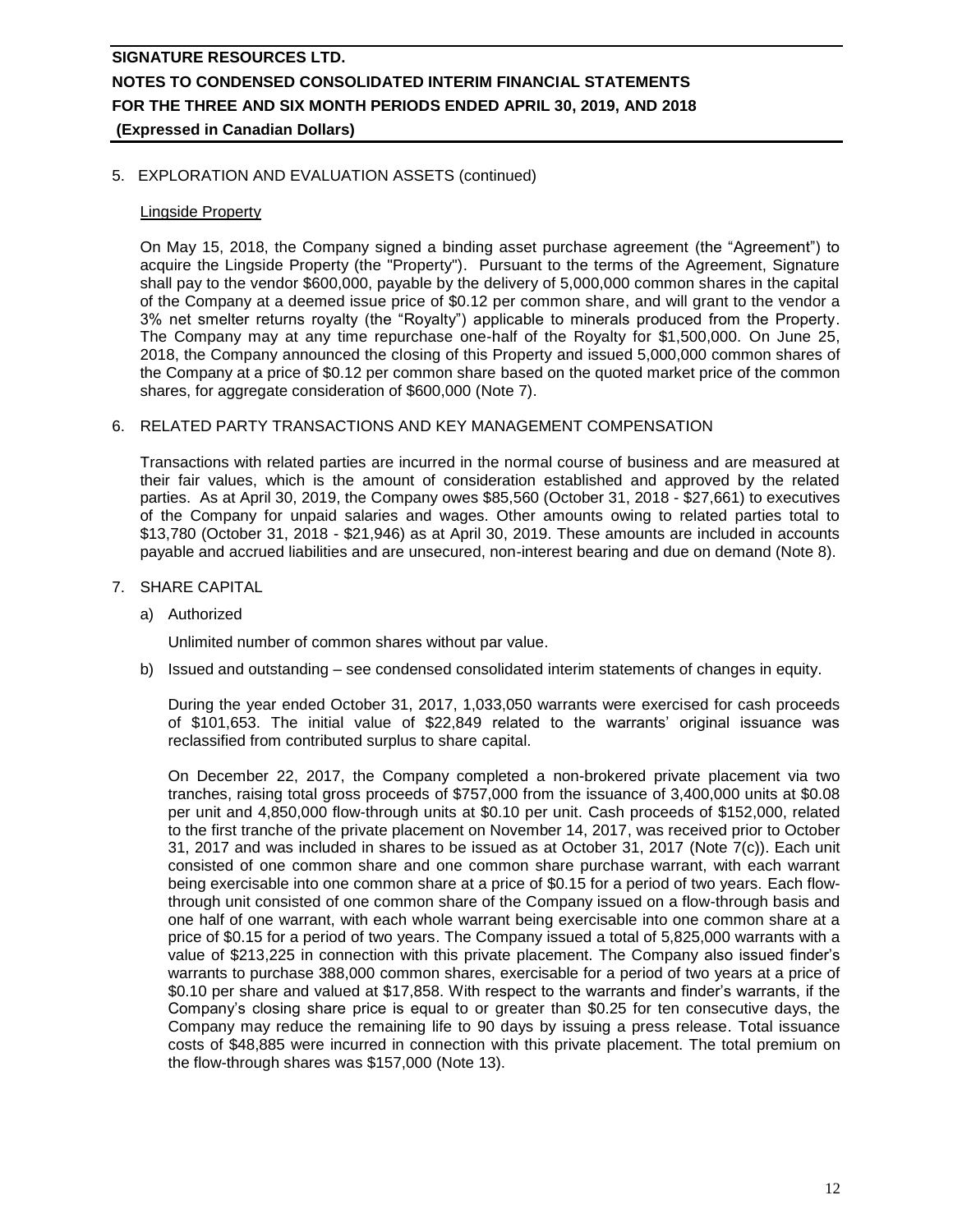#### 7. SHARE CAPITAL (continued)

b) Issued and outstanding – see condensed consolidated interim statements of changes in equity. (continued)

In connection with the closing of the first tranche of the private placement on November 14, 2017, 2,500,000 warrants were exercised, of which \$50,000 proceeds for 1,000,000 warrants was received prior to October 31, 2017 and was included in shares to be issued (Note 7(c)). During the year ended October 31, 2018, the Company received \$75,000 from the exercise of the remaining 1,500,000 warrants at an exercise price of \$0.05. The initial value of \$16,859 related to the warrants' original issuance was reclassified from contributed surplus to share capital.

On November 17, 2017, 1,670,000 warrants were exercised for cash proceeds of \$83,500. The initial value of \$19,525 related to the warrants' original issuance was reclassified from contributed surplus to share capital.

On June 25, 2018, the Company closed the first tranche (the "First Tranche") of a non-brokered private placement for gross proceeds of \$600,000 by issuing 5,000,000 non-flow-through units at \$0.12 per unit. No finders' fees were issued in conjunction with the closing of the First Tranche. Each non-flow-through unit consists of one common share of the Company and one warrant. Each warrant is exercisable for a period of two years at a price of \$0.25 per share from the date of issuance. The Company issued a total of 5,000,000 warrants with a value of \$162,576 in connection with this private placement. With respect to the warrants, if the Company's closing share price is equal to or greater than \$0.40 for ten consecutive days, the Company may reduce the remaining life to 30 days by issuing a press release.

On June 25, 2018, the Company announced the closing of the Lingside Property, under which it has issued 5,000,000 common shares of the Company at a price of \$0.12 per common share based on the quoted market price of the common shares, for aggregate consideration of \$600,000 (Note 5).

On July 24, 2018, the Company closed the second tranche (the "Second Tranche") of a nonbrokered private placement for gross proceeds of \$454,600. The Company issued 871,666 nonflow-through units at \$0.12 per unit and 2,592,592 flow-through common shares at \$0.135 per share. Each flow-through share consists of one flow-through common share. The Company issued a total of 871,666 warrants with a value of \$25,013 in connection with this private placement. The Company also issued finder's warrants to purchase 181,481 common shares, exercisable for a period of two years at a price of \$0.135 per share and valued at \$8,784.

Total issuance costs of \$33,366 were incurred in connection with this private placement. The total premium on the flow-through shares was \$108,889 (Note 13).

On July 24, 2018, 1,178,870 warrants were exercised for cash proceeds of \$58,944. The initial value of \$63,474 related to the warrants' original issuance was reclassified from contributed surplus to share capital.

On October 29, 2018, the Company closed the final tranche (the "Final Tranche") of a nonbrokered private placement for gross proceeds of \$447,518, bringing the total raised to \$1,502,118. The Company issued 3,729,317 non-flow-through units at \$0.12 per unit. The Company issued a total of 3,729,317 warrants with a value of \$86,292 in connection with this private placement, exercisable for a period of two years at a price of \$0.25 per share from the date of issuance. With respect to the warrants, if the Company's closing share price is equal to or greater than \$0.40 for ten consecutive days, the Company may reduce the remaining life to 30 days by issuing a press release. Total issuance costs of \$8,112 were incurred in connection with this private placement.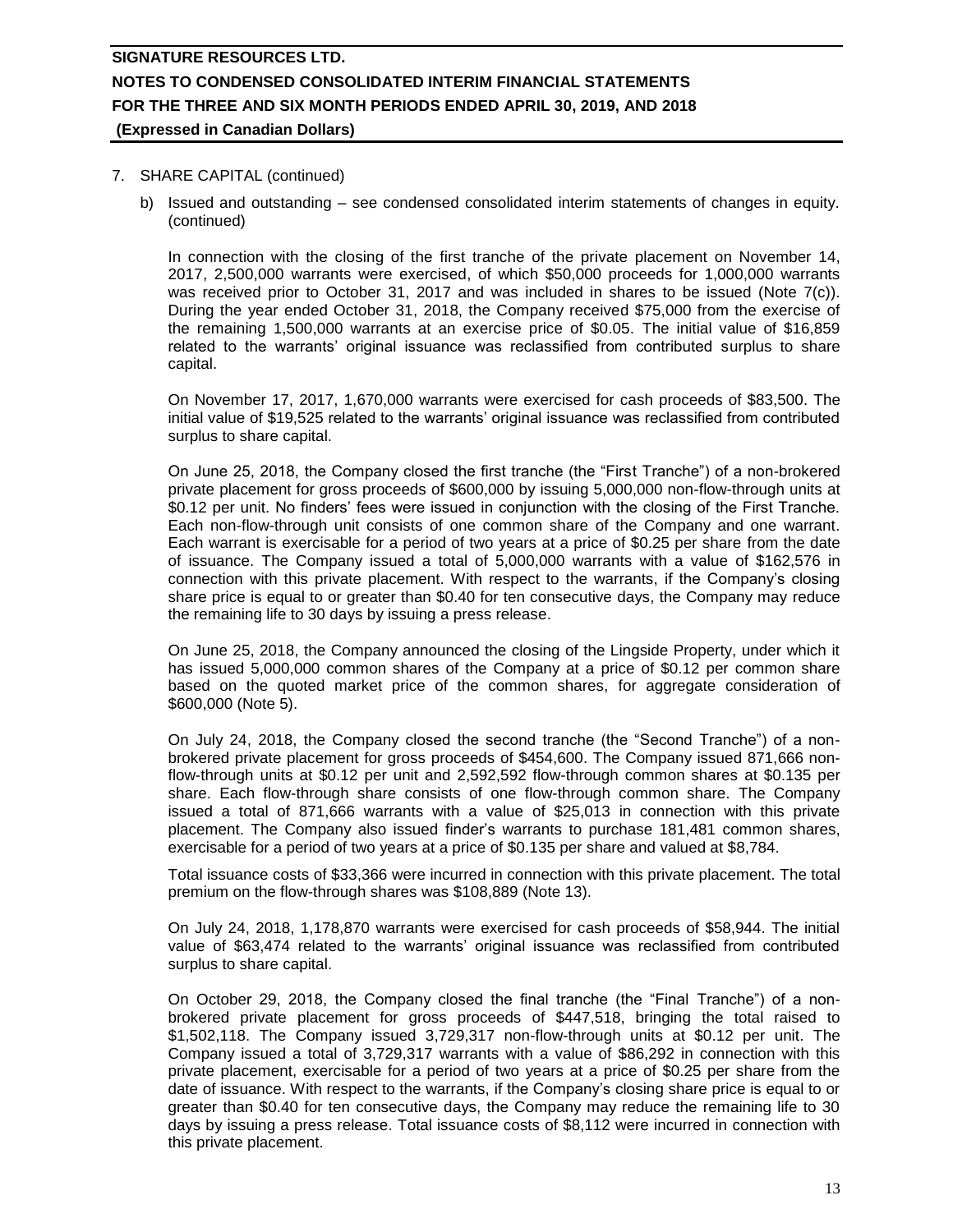#### 7. SHARE CAPITAL (continued)

b) Issued and outstanding – see condensed consolidated interim statements of changes in equity. (continued)

On November 1, 2018, the Company exercised 1,000,000 stock options with an exercise price of \$0.05 for total proceeds of \$50,000. The initial value of \$24,495 related to the options' original issuance was reclassified from contributed surplus to share capital.

On April 18, 2019, the Company closed the first tranche (the "First Tranche") of a non-brokered private placement for gross proceeds of \$136,555 by issuing 1,820,735 non-flow-through units at \$0.075 per unit. No finders' fees were issued in conjunction with the closing of the First Tranche. Each non-flow-through unit consists of one common share of the Company and one warrant. Each warrant is exercisable for a period of two years at a price of \$0.15 per share from the date of issuance. The Company issued a total of 1,820,735 warrants with a value of \$30,932 in connection with this private placement. With respect to the warrants, if the Company's closing share price is equal to or greater than \$0.25 for ten consecutive days, the Company may reduce the remaining life to 30 days by issuing a press release. Total issuance costs of \$2,780 were incurred in connection with this private placement.

c) Shares to be issued

Cash proceeds of \$152,000, related to the first tranche of the private placement on November 14, 2017, was received prior to October 31, 2017 (Note 7(b)). The Company also received cash proceeds of \$50,000 related to the exercise of 1,000,000 warrants at an exercise price of \$0.05 prior to October 31, 2017 (Note 7(b)). The initial value of \$11,239 related to the warrants' original issuance was reclassified from contributed surplus to shares to be issued. During the year ended October 31, 2018, the total value of \$213,239 in shares to be issued was transferred to share capital.

d) Stock option plan

Under the Company's stock option plan (the "Plan"), the Company's Board of Directors is authorized to grant stock options to directors, senior officers, employees, consultants, consultant company or management company employees of the Company and its subsidiaries not to exceed 10% of the issued and outstanding common shares of the Company from time to time. Stock options granted under the Plan are exercisable over a period not exceeding 10 years from the date granted. Exercise prices may not be less than the market price of the common shares at the time of the grant. An option shall vest in the manner imposed by the Board of Directors as a condition at the grant date.

|                             |                          | <b>Weighted Average</b> |
|-----------------------------|--------------------------|-------------------------|
|                             | <b>Number of Options</b> | <b>Exercise Price</b>   |
| Balance at October 31, 2017 | 3,910,000                | 0.054<br>\$             |
| Expired                     | (250,000)                | 0.050                   |
| Granted                     | 3,950,000                | 0.091                   |
| Balance at October 31, 2018 | 7,610,000                | 0.073<br>\$             |
| Exercised                   | (1,000,000)              | 0.050                   |
| <b>Expired</b>              | (435,000)                | 0.054                   |
| Balance at April 30, 2019   | 6,175,000                | 0.078<br>S              |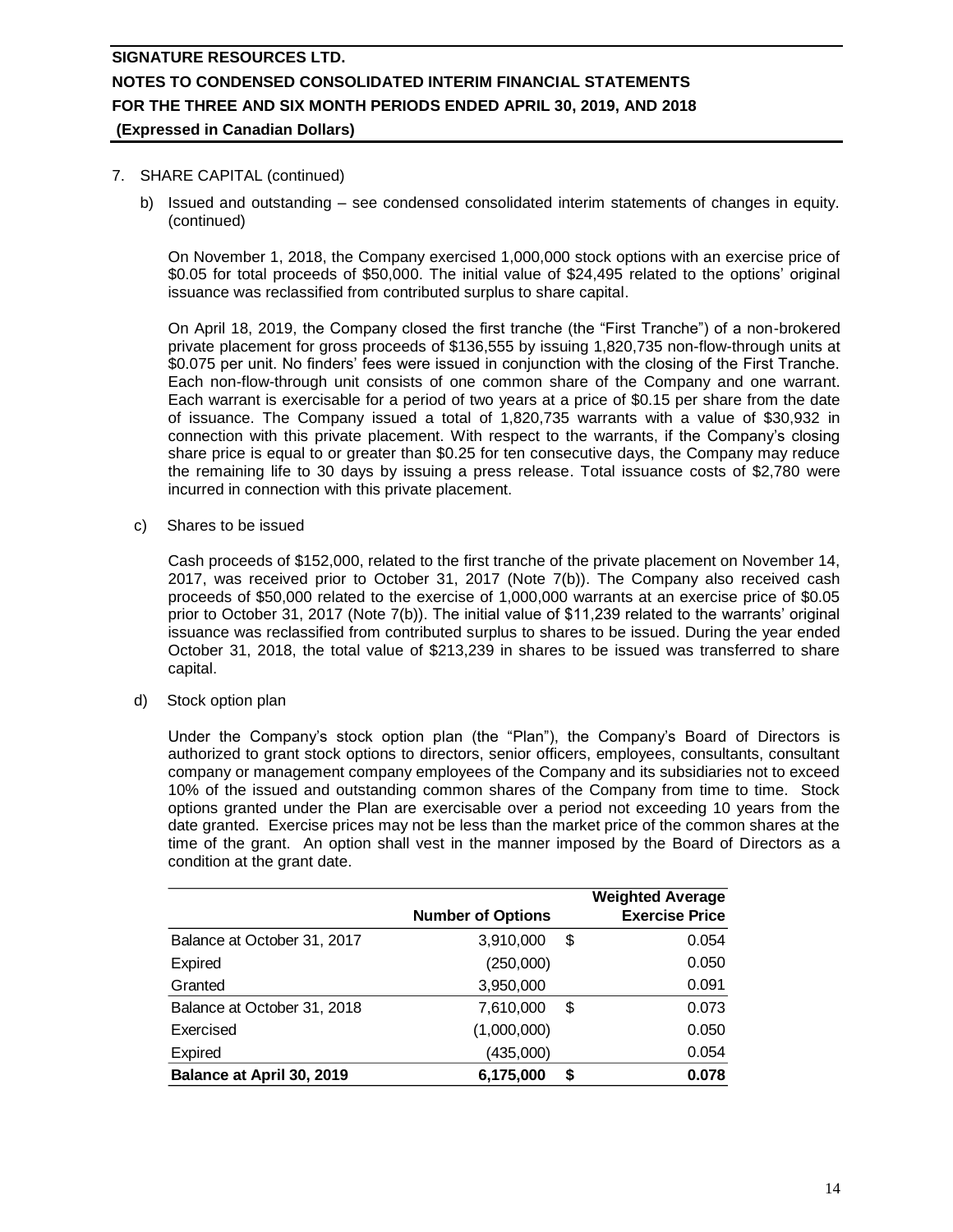### 7. SHARE CAPITAL (continued)

d) Stock option plan (continued)

|                   | <b>Exercise</b> | <b>Weighted Average</b>     | <b>Number of Options</b> | Number of<br><b>Options</b> |
|-------------------|-----------------|-----------------------------|--------------------------|-----------------------------|
| <b>Grant Date</b> | Price (\$)      | <b>Remaining Life (yrs)</b> | Outstanding              | <b>Exercisable</b>          |
| July 15, 2015     | 0.050           | 1.21                        | 250,000                  | 250,000                     |
| July 19, 2016     | 0.055           | 2.22                        | 1,125,000                | 1,125,000                   |
| August 9, 2016    | 0.060           | 2.28                        | 750,000                  | 750,000                     |
| August 9, 2016    | 0.060           | 0.28                        | 100,000                  | 100,000                     |
| March 1, 2018     | 0.080           | 3.84                        | 1,750,000                | 1,312,500                   |
| March 20, 2018    | 0.080           | 3.89                        | 1,150,000                | 862,500                     |
| October 17, 2018  | 0.120           | 4.47                        | 50,000                   | 20,000                      |
| October 29, 2018  | 0.120           | 3.50                        | 500,000                  | 500,000                     |
| October 29, 2018  | 0.120           | 4.50                        | 500,000                  | 250,000                     |
|                   | 0.078           | 3.23                        | 6,175,000                | 5,170,000                   |

On March 1, 2018, the Company issued 1,750,000 options to consultants. The options have an exercise price of \$0.08 and expire on March 1, 2023. The options vest 25% at issuance and an additional 25% every six-month anniversary from issuance.

On March 20, 2018, the Company issued 1,150,000 options to directors and officers. The options have an exercise price of \$0.08 and expire on March 20, 2023. The options vest 25% at issuance and an additional 25% every six-month anniversary from issuance.

On October 17, 2018, the Company issued 50,000 options to a consultant. The options have an exercise price of \$0.12 and expire on October 17, 2023. The options vest 20% at issuance and an additional 20% every six-month anniversary from issuance.

On October 29, 2018, the Company issued 500,000 options to a consultant. The options have an exercise price of \$0.12 and expire on October 29, 2022. The options vest immediately upon issuance.

On October 29, 2018, the Company issued 500,000 options to a consultant. The options have an exercise price of \$0.12 and expire on October 29, 2023. The options vest 25% at issuance and an additional 25% every six-month anniversary from issuance.

The fair value of the Company's stock options issued was estimated using the Black-Scholes option pricing model using the following assumptions:

|                                                        | April 30,<br>2019 | April 30,<br>2018 |
|--------------------------------------------------------|-------------------|-------------------|
| Expected volatility (based on historical share prices) | N/A               | 181%              |
| Risk-free interest rate                                | N/A               | 1.99-2.04%        |
| Expected life (years)                                  | N/A               | 5                 |
| Expected dividend yield                                | N/A               | Nil               |
| Forfeiture rate                                        | N/A               | Nil               |
| Underlying share price                                 | N/A               | \$0.06-\$0.07     |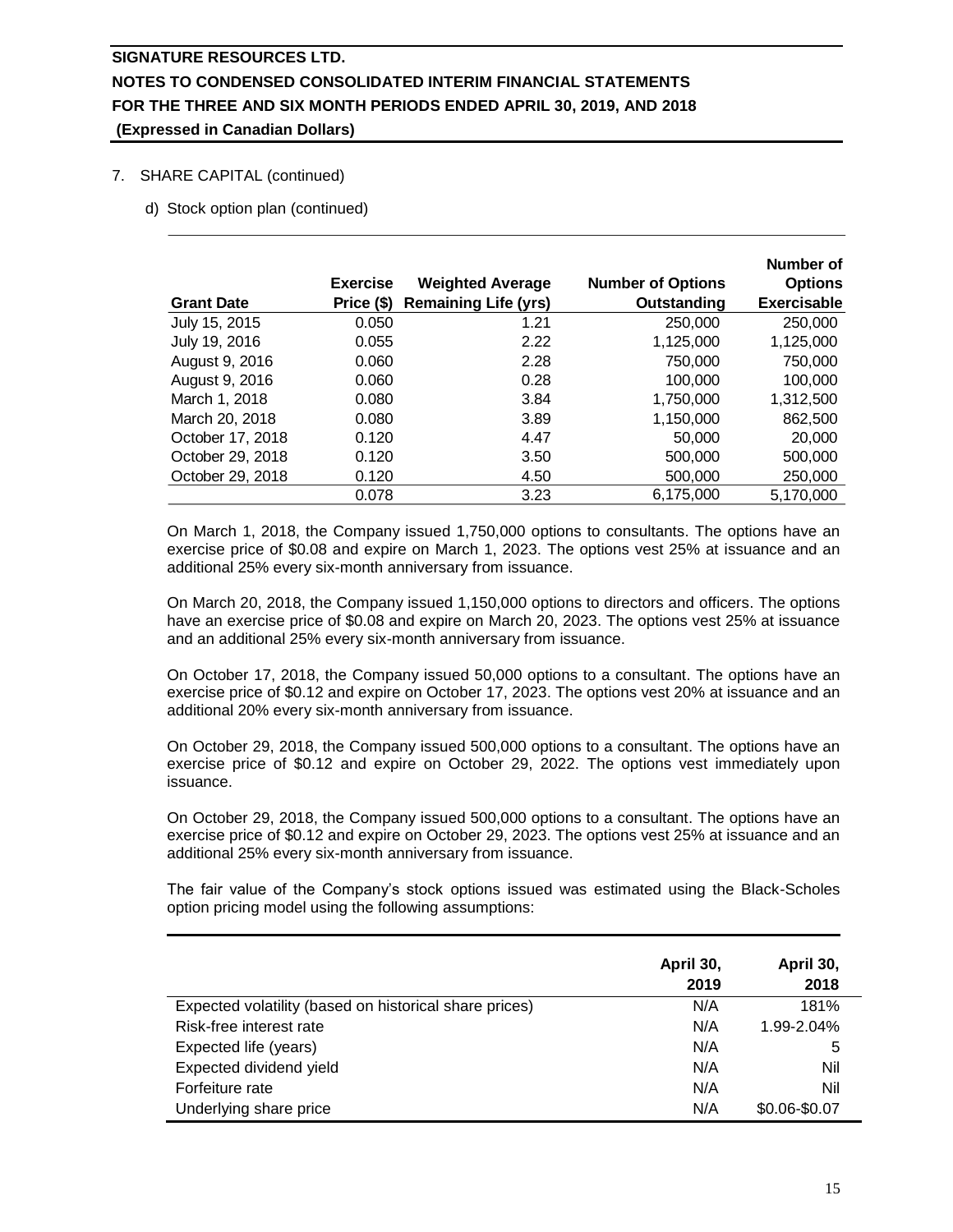### 7. SHARE CAPITAL (continued)

d) Stock option plan (continued)

The Company did not issue any stock options during the six months ended April 30, 2019. The average fair value of each option granted during the six months ended April 30, 2019 was \$Nil (2018 - \$0.06-\$0.07).

The compensation expense and charge to contributed surplus relating to the vesting of stock options for the six months ended April 30, 2019 was \$49,329 (2018 - \$70,771).

(e) Warrants

|                             |                           |    | <b>Weighted Average</b> |
|-----------------------------|---------------------------|----|-------------------------|
|                             | <b>Number of Warrants</b> |    | <b>Exercise Price</b>   |
| Balance at October 31, 2017 | 25,909,533                | \$ | 0.130                   |
| Granted                     | 15,995,464                |    | 0.209                   |
| Exercised                   | (4,348,870)               |    | 0.050                   |
| Expired                     | (21,391,050)              |    | 0.150                   |
| Balance at October 31, 2018 | 16,165,077                | \$ | 0.208                   |
| Granted                     | 1,820,735                 |    | 0.150                   |
| Expired                     | (169,613)                 |    | 0.130                   |
| Balance at April 30, 2019   | 17,816,199                | S  | 0.203                   |

| <b>Grant Date</b> | <b>Exercise</b><br>Price (\$) | <b>Weighted Average</b><br><b>Remaining Life (yrs)</b> | <b>Number of Warrants</b><br>Outstanding |
|-------------------|-------------------------------|--------------------------------------------------------|------------------------------------------|
| November 14, 2017 | 0.150                         | 0.54                                                   | 2,725,000                                |
| November 14, 2017 | 0.100                         | 0.54                                                   | 132,000                                  |
| December 22, 2017 | 0.150                         | 0.65                                                   | 3,100,000                                |
| December 22, 2017 | 0.100                         | 0.65                                                   | 256,000                                  |
| June 25, 2018     | 0.250                         | 1.16                                                   | 5,000,000                                |
| July 24, 2018     | 0.250                         | 1.24                                                   | 871,666                                  |
| July 24, 2018     | 0.135                         | 1.24                                                   | 181,481                                  |
| October 29, 2018  | 0.250                         | 1.50                                                   | 3,729,317                                |
| April 18, 2019    | 0.150                         | 1.97                                                   | 1,820,735                                |
|                   | 0.203                         | 1.12                                                   | 17,816,199                               |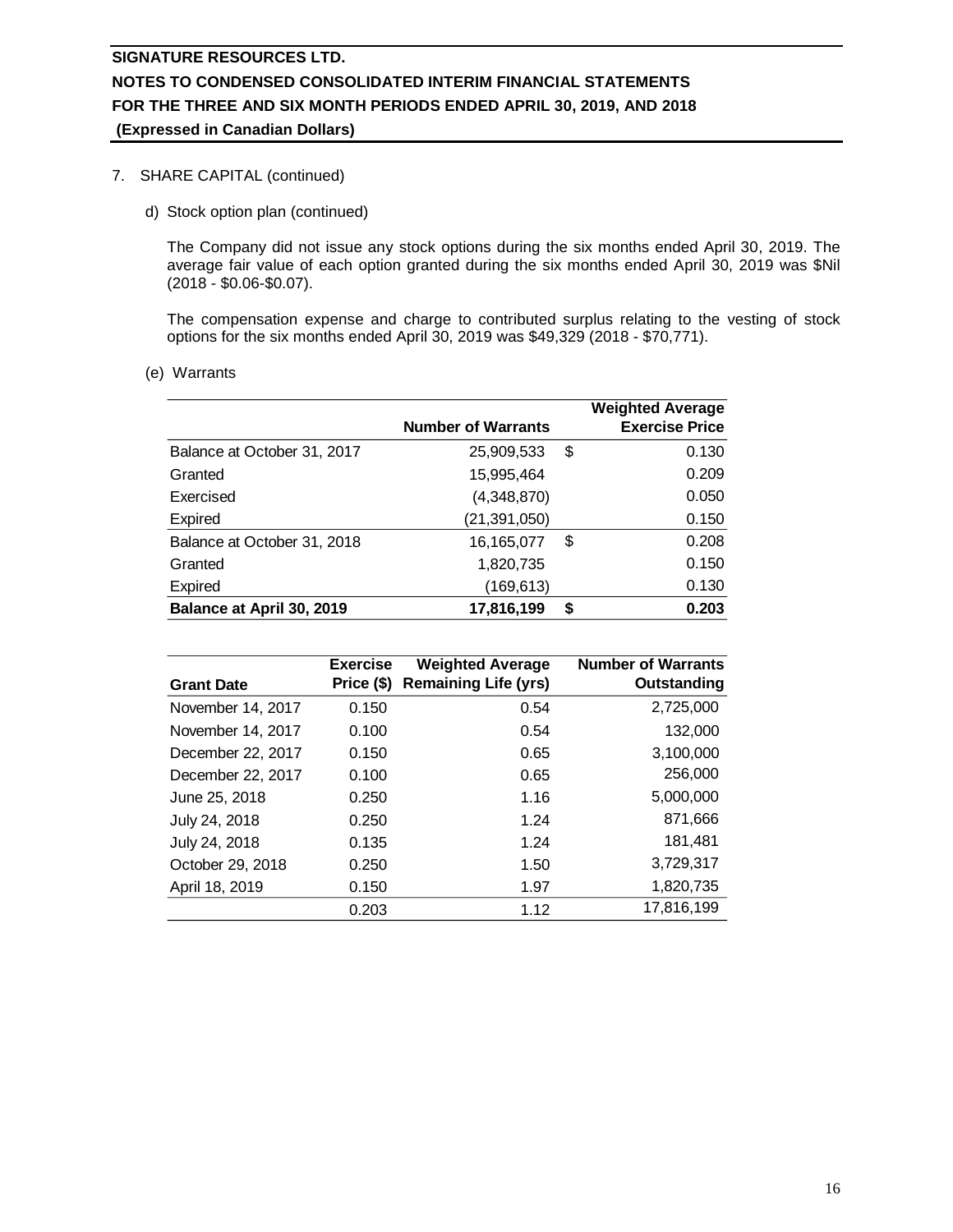### 7. SHARE CAPITAL (continued)

(e) Warrants (continued)

On November 14, 2017, the Company issued 2,725,000 warrants with an exercise price of \$0.15 per common share, exercisable until November 14, 2019. The fair value for the warrants of \$69,148 was determined using the Black-Scholes pricing model.

On November 14, 2017, the Company issued 132,000 finder's warrants of the Company with an exercise price of \$0.10 per common share, exercisable until November 14. 2017. The fair value for the warrants of \$6,824 was determined using the Black-Scholes pricing model.

On December 22, 2017, the Company issued 3,100,000 warrants with an exercise price of \$0.15 per common share, exercisable until December 22, 2019. The fair value for the warrants of \$84,076 was determined using the Black-Scholes pricing model.

On December 22, 2017, the Company issued 256,000 finder's warrants of the Company with an exercise price of \$0.10 per common share, exercisable until December 22. 2017. The fair value for the warrants of \$11,034 was determined using the Black-Scholes pricing model.

On June 25, 2018, the Company issued 5,000,000 warrants of the Company with an exercise price of \$0.25 per common share, exercisable until June 25, 2020. The fair value for the warrants of \$162,576 was determined using the Black-Scholes pricing model.

On July 24, 2018, the Company issued 871,666 warrants of the Company with an exercise price of \$0.25 per common share, exercisable until July 24, 2020. The fair value for the warrants of \$25,013 was determined using the Black-Scholes pricing model.

On July 24, 2018, the Company issued 181,481 finder's warrants of the Company with an exercise price of \$0.135 per common share, exercisable until July 24, 2020. The fair value for the warrants of \$8,784 was determined using the Black-Scholes pricing model.

On October 29, 2018, the Company issued 3,729,317 warrants of the Company with an exercise price of \$0.25 per common share, exercisable until October 29, 2020. The fair value for the warrants of \$86,292 was determined using the Black-Scholes pricing model.

On April 18, 2019, the Company issued 1,820,735 warrants of the Company with an exercise price of \$0.15 per common share, exercisable until April 18, 2021. The fair value for the warrants of \$30,932 was determined using the Black-Scholes pricing model.

The fair value of the Company's warrants issued was estimated using the Black-Scholes option pricing model using the following assumptions for the periods ended April 30:

|                                                        | 2019   | 2018            |
|--------------------------------------------------------|--------|-----------------|
| Expected volatility (based on historical share prices) | 90%    | 138%-140%       |
| Risk-free interest rate                                | 1.66%  | 1.44%-1.64%     |
| Expected life (years)                                  |        | 2               |
| Expected dividend yield                                | Nil    | Nil             |
| Forfeiture rate                                        | Nil    | Nil             |
| Underlying share price                                 | \$0.07 | $$0.07 - $0.08$ |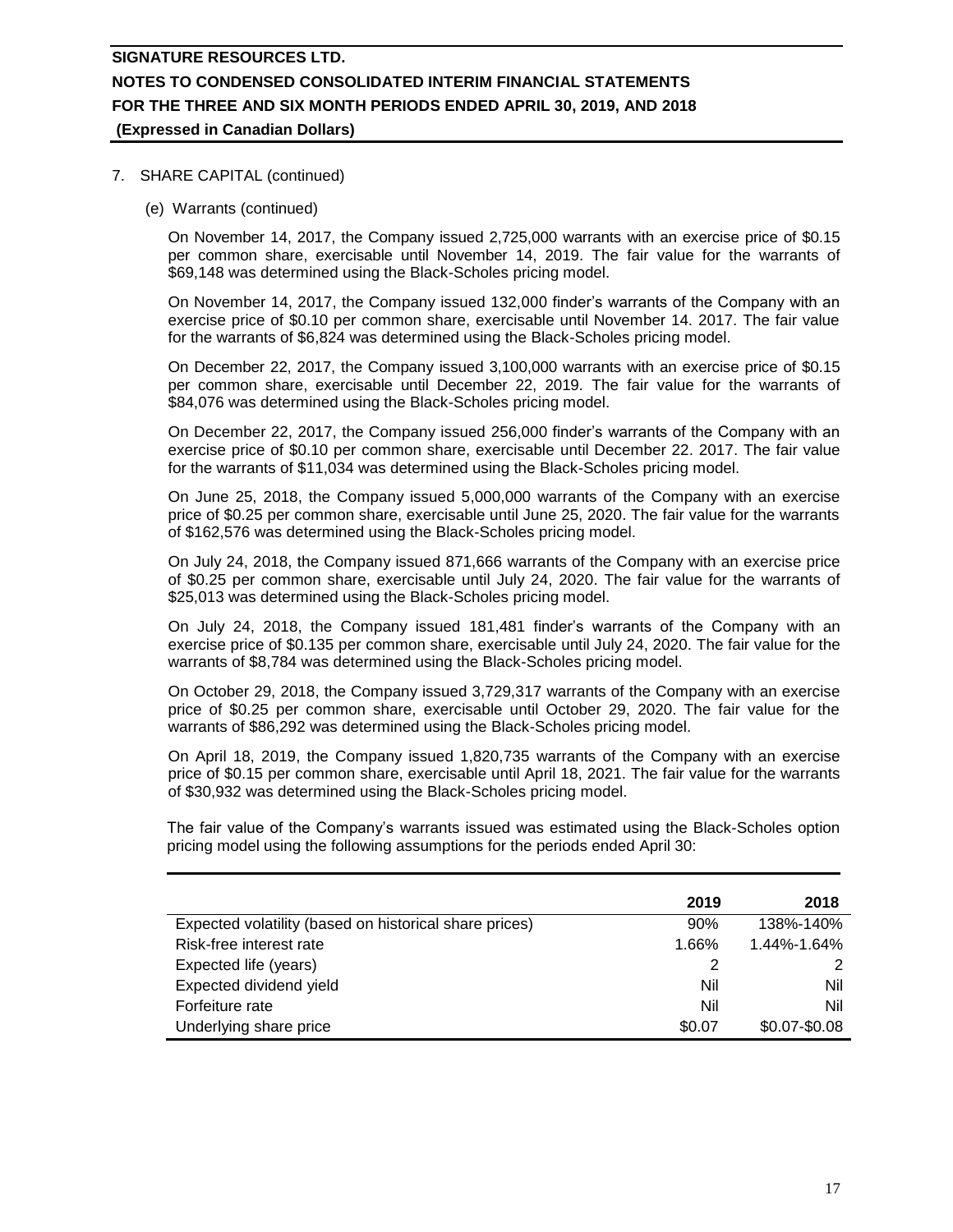## 8. ACCOUNTS PAYABLE AND ACCRUED LIABILITIES

|                                           |    | As at April 30,<br>2019 | As at October 31,<br>2018 |
|-------------------------------------------|----|-------------------------|---------------------------|
| Accounts payable                          | S  | 468.227                 | 284,898                   |
| Accrued liabilities - MNDM <sup>(1)</sup> |    | 884,325                 | 884,325                   |
| Other accrued liabilities                 |    | 77,000                  | 45,290                    |
|                                           | \$ | 1,429,552 \$            | 1,214,513                 |

(1) Prior to the acquisition of Cool Minerals and the Lingman Lake Property, the MNDM had requested the removal of certain above ground storage tanks containing approximately 800,000 litres of fuel that was considered a mine hazard. Due to the failure of the prior owners to comply with MNDM's request for it to be cleaned up, MNDM took action and managed the disposition of the fuel at a cost of \$884,325.

### 9. REHABILITATION PROVISION

Rehabilitation represents the legal and contractual obligations associated with the eventual closure of the Company's mining operations either progressively or at the end of the mine life. These obligations consist of costs associated with reclamation and monitoring activities and the removal of tangible assets from the Company's mining sites. Although the Company has had limited exploration, historical work done by other companies has resulted in the MNDM issuing an order to the Company requiring the filing of a closure plan. The Company has not yet prepared a formal closure plan, but has cost estimates for certain tasks which will be required to be completed as part of the request from MNDM and has hence recorded a rehabilitation provision based on these preliminary estimates.

At April 30, 2019, the total amount of the Company's rehabilitation provision was estimated, at initial recognition, to be \$230,000 and is expected to be incurred between 2018 and 2020. The present value of the rehabilitation provision at April 30, 2019 has been estimated at \$269,528 (October 31, 2018 - \$265,277), of which \$14,237 (October 31, 2018 - \$14,081) is current. Additional costs that cannot be estimated may be required. A summary of the Company's rehabilitation provision is presented below:

|                              | As at April 30, |  | As at October 31, |  |
|------------------------------|-----------------|--|-------------------|--|
|                              | 2019            |  | 2018              |  |
| Balance at beginning of year | 265,277         |  | 256.977           |  |
| Accretion expense            | 4.251           |  | 8,300             |  |
| Balance at end of year       | 269,528         |  | 265,277           |  |

### 10. COMMITMENTS AND CONTINGENCIES

As at April 30, 2019, the Company has incurred all eligible expenditures in respect of its December 2017 and July 2018 flow-through financings (Note 13). As at April 30, 2019, the Company has recorded a rehabilitation provision for its environmental liabilities (Note 9).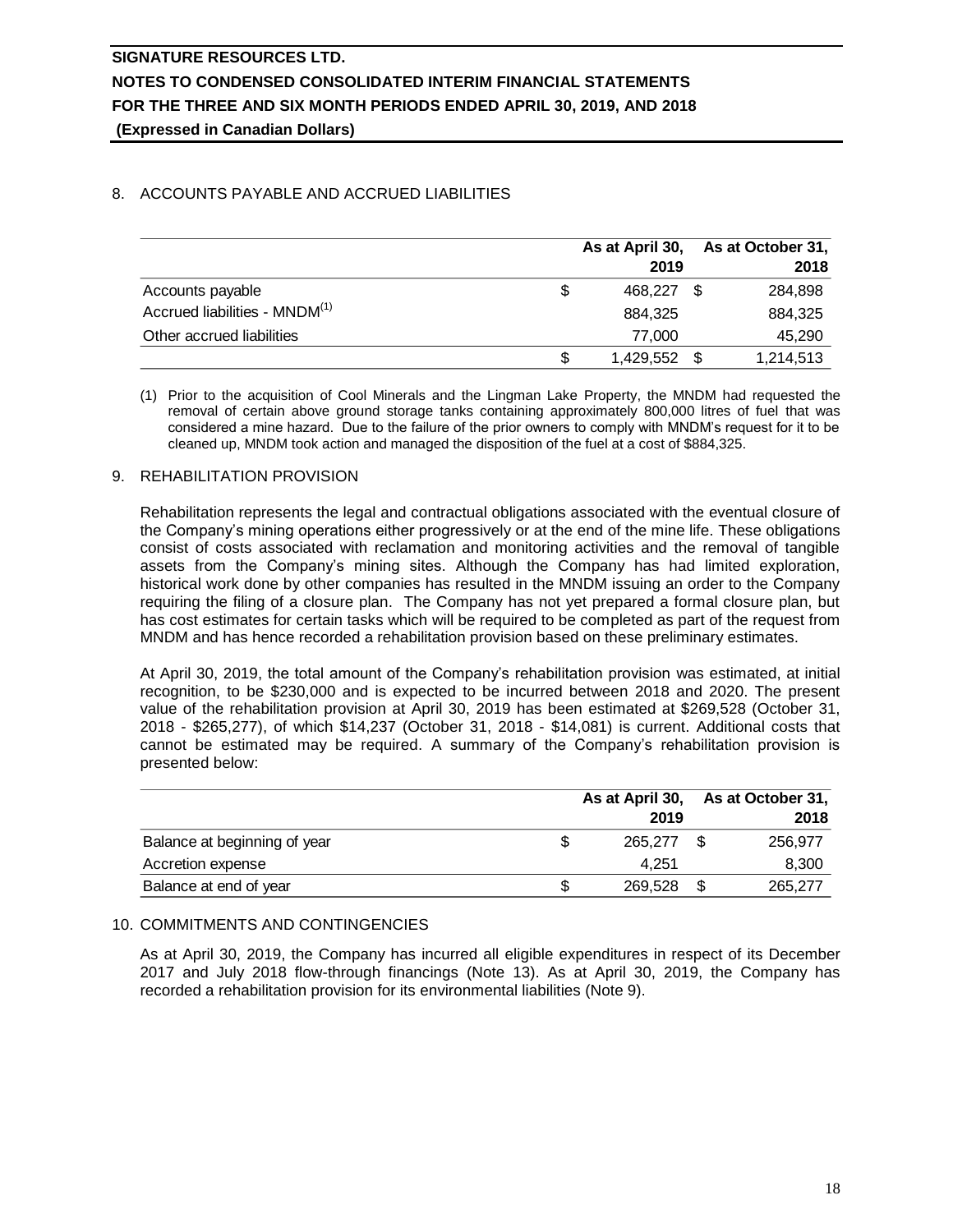### 11. MANAGEMENT OF CAPITAL

The Company considers its capital structure to include the components of shareholders' equity. Management's objective is to ensure that there is sufficient capital to minimize liquidity risk and to continue as a going concern. As the Company's properties are in the exploration and evaluation stage, the Company is currently unable to self-finance its operations. Although the Company has been successful in the past in obtaining financing through the sale of equity securities, there can be no assurance that the Company will be able to obtain adequate financing in the future, or that the terms of such financings will be favourable. The Company did not change its approach to capital management during the periods ended April 30, 2019 and 2018.

### 12. FINANCIAL INSTRUMENTS

### Fair Value

The Company's financial instruments consist of cash, amounts receivable, and accounts payable and accrued liabilities. The fair values of financial instruments other than cash and short-term investments approximate their carrying values because of their current nature.

The following table summarizes the carrying values of the Company's financial instruments:

|                                   | As at April 30, | As at October 31, |
|-----------------------------------|-----------------|-------------------|
|                                   | 2019            | 2018              |
|                                   |                 |                   |
| FVTPL (i)                         | 26.662          | 461.921           |
| Loans and receivables (ii)        | 29,152          | 91.925            |
| Other financial liabilities (iii) | 1.429.552       | 1,214,513         |

(i) Cash

(ii) Amounts receivable

(iii) Accounts payable and accrued liabilities

The Company classifies its fair value measurements in accordance with the three levels fair value hierarchy as follows:

- Level 1 Unadjusted quoted prices in active markets for identical assets or liabilities
- Level 2 Inputs other than quoted prices that are observable for the asset or liability either directly or indirectly, and
- Level 3 Inputs that are not based on observable market date.

The Company's financial instruments measured at fair value on a recurring basis at April 30, 2019 are as follows:

|      | Level  | Level 2                  | Level 3                  | Total  |
|------|--------|--------------------------|--------------------------|--------|
|      | ۰D     |                          | Ψ                        | ง      |
| Cash | 26,662 | $\overline{\phantom{a}}$ | $\overline{\phantom{a}}$ | 26,662 |
|      | 26,662 | $\overline{\phantom{a}}$ | -                        | 26,662 |

The Company's financial instruments measured at fair value on a recurring basis at October 31, 2018 are as follows:

|      | Level <sup>1</sup> | Level <sub>2</sub>       | Level 3                  | Total   |
|------|--------------------|--------------------------|--------------------------|---------|
|      |                    |                          | ۰D                       | จ       |
| Cash | 461,921            |                          | ۰.                       | 461,921 |
|      | 461,921            | $\overline{\phantom{a}}$ | $\overline{\phantom{0}}$ | 461,921 |